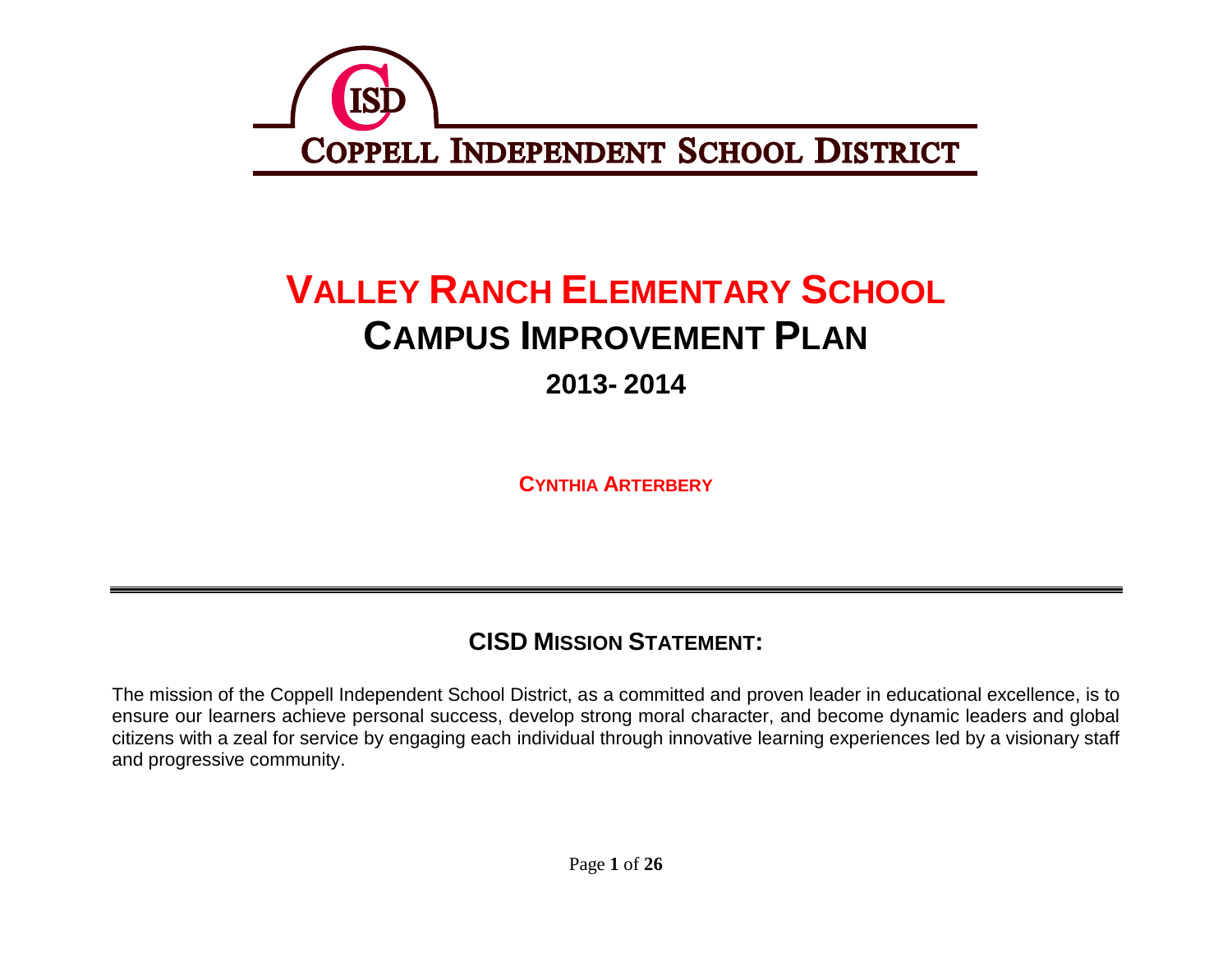## **CAMPUS IMPROVEMENT PLAN**

**STRATEGIC OBJECTIVE/GOAL 1:** We will effectively deliver a rigorous and relevant curriculum using technology, assessment data and other effective instructional strategies to engage all learners in meaningful learning experiences.

- **Performance Objective 1**: Align the written, taught and assessed curriculum.
- **Performance Objective 2:** Sustain district-wide EC-12 TEKS-aligned curriculum and assessment with research-based instructional practices that enhance all curricular areas.
- **Performance Objective 3:** Communicate the district assessment plan to parents and teachers and report outcomes individually to parents and collectively to stakeholders.
- **Performance Objective 4:** Expand district educational and business partnerships with the local and global community.
- **Performance Objective 5:** Implement a system or systems to assess Future-Ready skills.
- **Performance Objective 6:** Integrate Future-Ready learning skills within the district.
- **Performance Objective 7:** Increase connections between real world experiences and authentic classroom instruction.
- **Performance Objective 8:** Transform systems to more effectively prepare students to be successful in post-secondary education and beyond.

**STRATEGIC OBJECTIVE/GOAL 2:** We will identify CISD character traits to be integrated throughout the district and develop means to assess student demonstration of those traits.

 **Performance Objective 1:** Promote the development and demonstration of positive character traits including (but not limited to): Courage, Trustworthiness, Integrity, Respect & Courtesy, Responsibility, Fairness, Caring, Good Citizenship, and School Pride consistent with the terms of the TEC Section 29.906.

**STRATEGIC OBJECTIVE/GOAL 3:** We will increase efficiency in the district operations and educational delivery system through the use of technology, and further develop business and community partnerships in order to best achieve our mission and objectives.

- **Performance Objective 1:** Increase CISD staff's level of technology integration expertise (proficiencies) through a differentiated staff development program that addresses Future-Ready technology skills.
- **Performance Objective 2:** Develop a "green" IT strategy and promote "green" initiatives to reduce costs.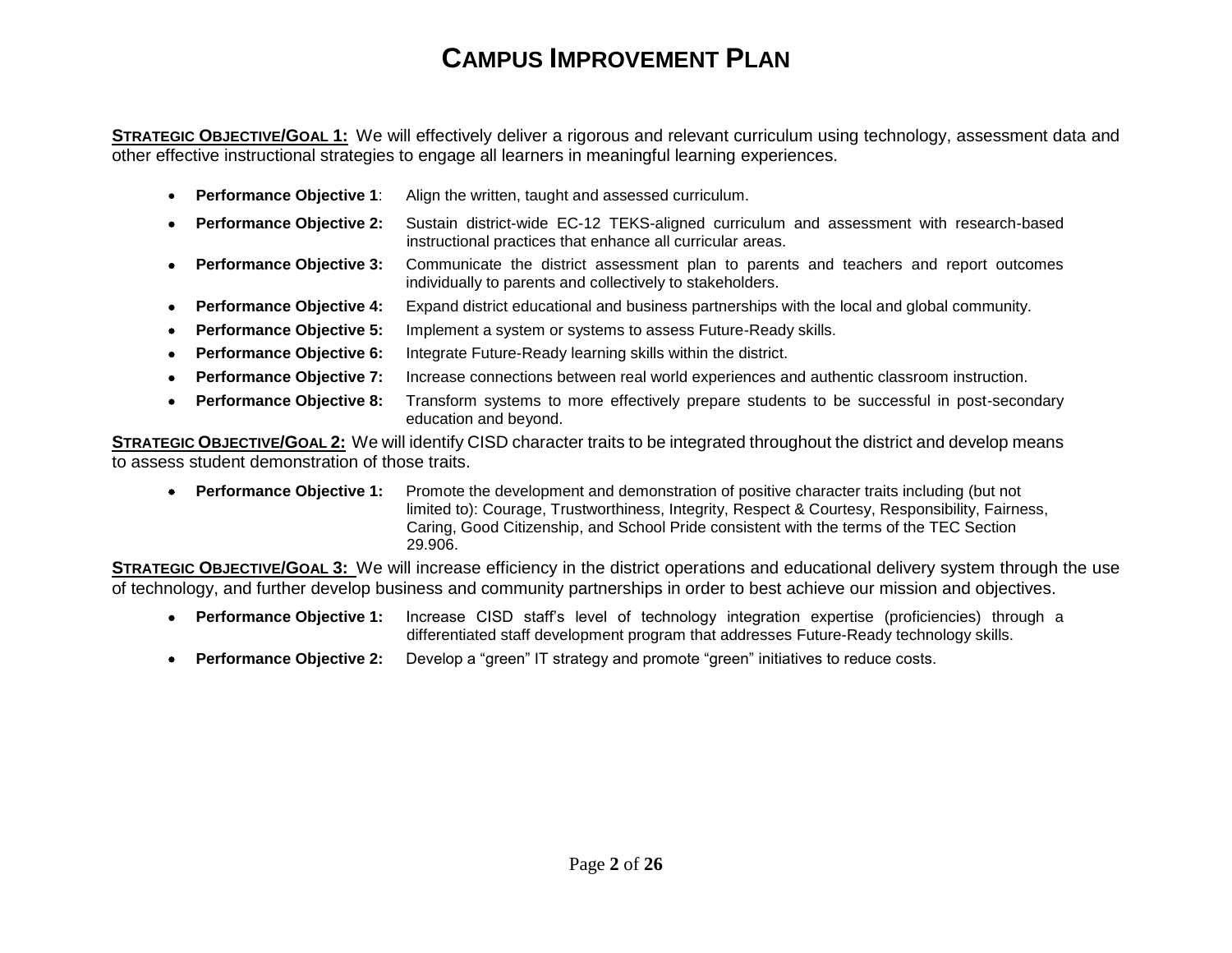## **CAMPUS SITE-BASED COMMITTEE**

## **2013 - 2014 COMMITTEE MEMBERS**

| <b>NAME OF PARTICIPANT</b>        | <b>COMMITTEE ROLE</b>                      |
|-----------------------------------|--------------------------------------------|
| <b>CYNTHIA ARTERBERY</b>          | <b>PRINCIPAL</b>                           |
| <b>LORIE SQUALLS</b>              | <b>ASSISTANT PRINCIPAL</b>                 |
| <b>JENNIFER MONTANO</b>           | <b>COUNSELOR</b>                           |
| <b>SANDRA BRADEN</b>              | <b>KINDERGARTEN</b>                        |
| <b>MARY RODRIGUEZ</b>             | 1 <sup>ST</sup> GRADE TEAM LEADER          |
| <b>EMILY COX</b>                  | 2 <sup>ND</sup> GRADE TEAM LEADER          |
| <b>APRIL OWEN</b>                 | 3 <sup>RD</sup> GRADE TEAM LEADER          |
| <b>PARRISH NOLAN</b>              | 4TH GRADE TEAM LEADER                      |
| <b>KATHLEEN WINFREY</b>           | 5 <sup>TH</sup> GRADE TEAM LEADER          |
| <b>CATHY BROSE</b>                | <b>SPECIALS TEAM LEADER/REPRESENTATIVE</b> |
| <b>HEATHER CATO</b>               | <b>DISTRICT LEVEL REPRESENTATIVE</b>       |
| <b>JENNIFER VAN LUVAN</b>         | <b>PARENT REPRESENTATIVE</b>               |
| <b>OMNI HOTEL - NICOLLE LUCAS</b> | <b>COMMUNITY BUSINESS PARTNER</b>          |
| <b>CATHY BENNETT</b>              | <b>VRE COMMUNITY MEMBER</b>                |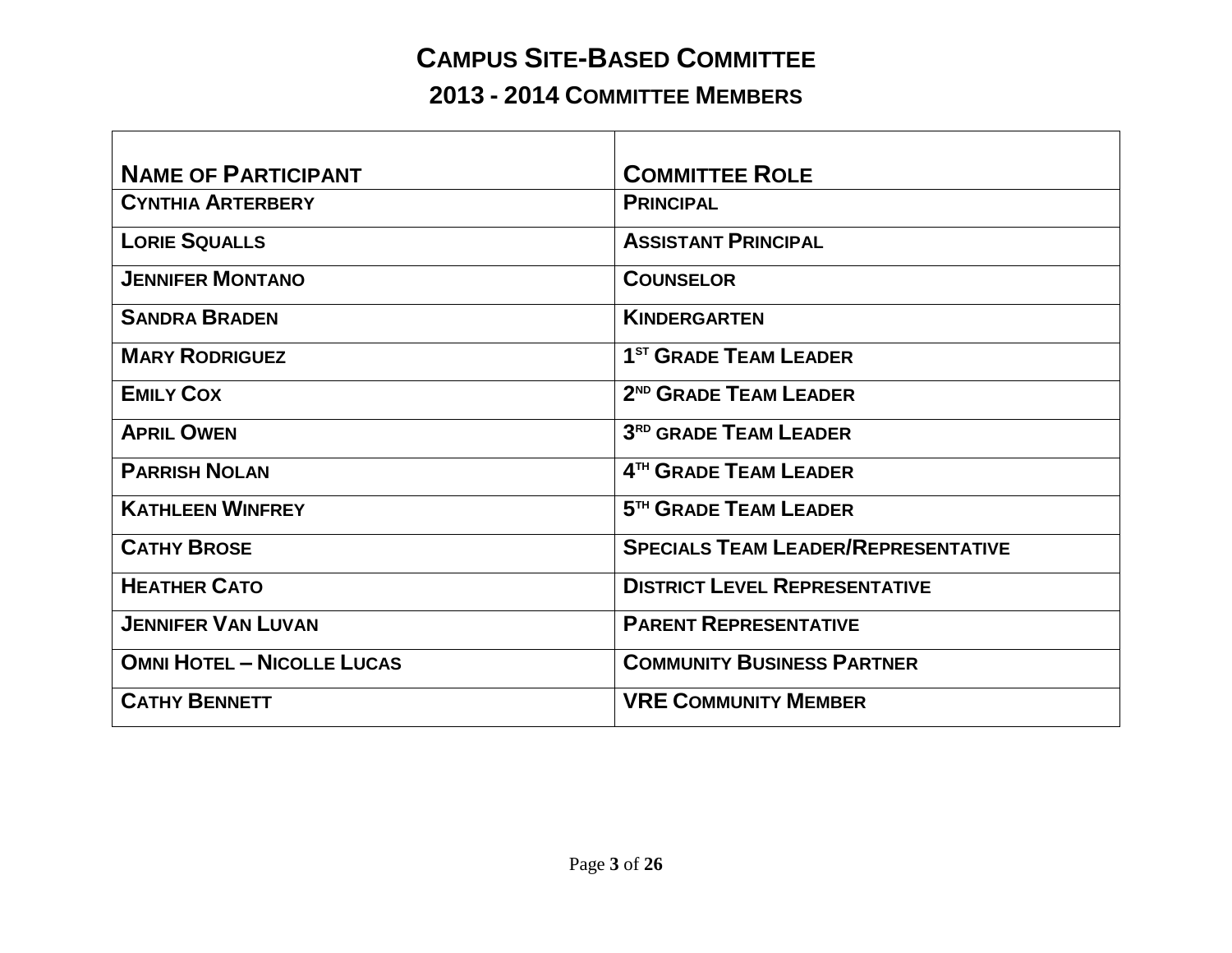

## **Campus Needs Assessment:**

**List data utilized to identify the needs of your campus.**

2013 STAAR results Local assessments RTI Data Parent Survey Classroom observations Teacher feedback District feedback CISD Strategic Plan Results of Vision Document Self-Assessment Surveys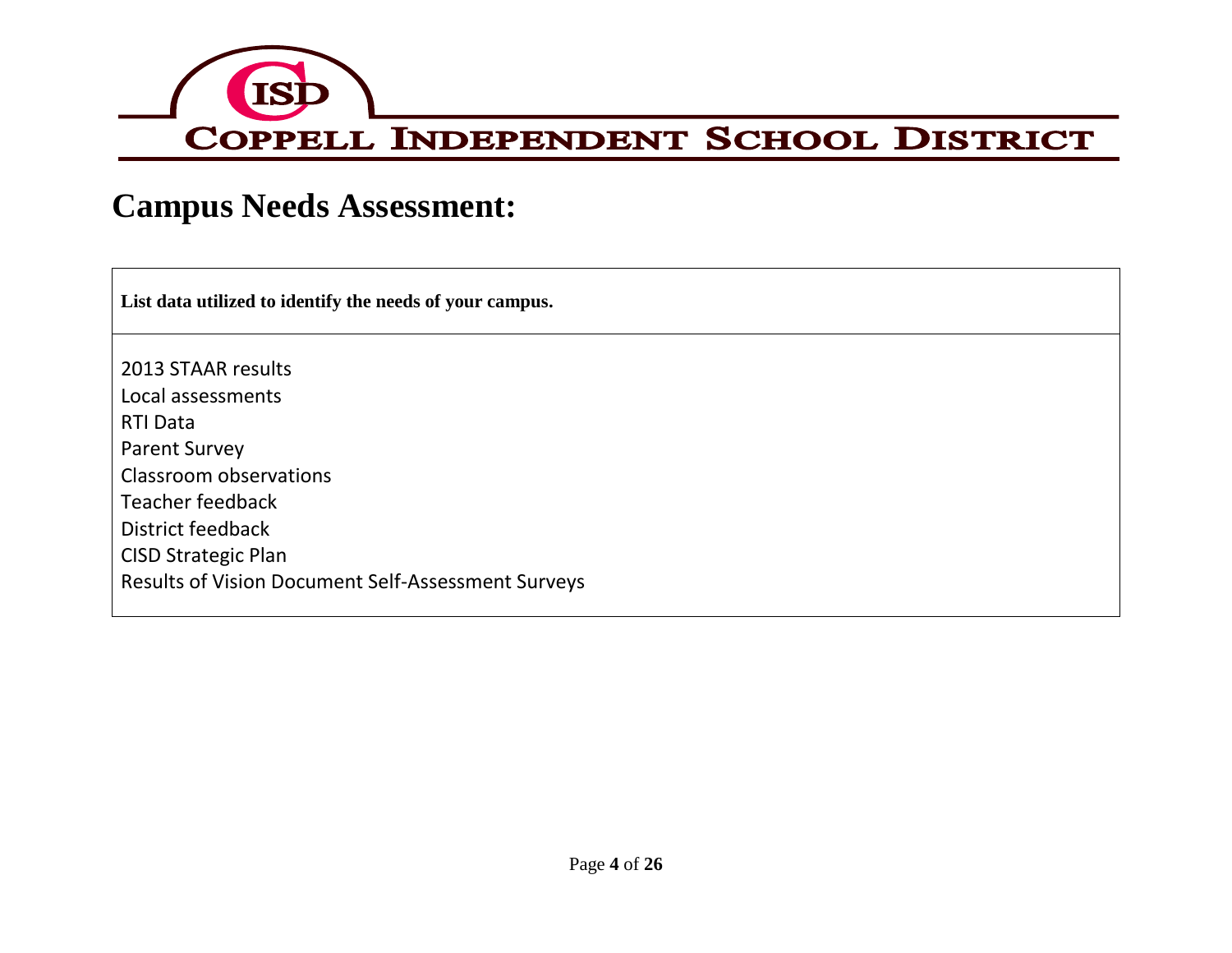**List the identified needs of your campus derived from data review. These should be written as findings.**

Based on our STAAR test results,

- We will continue to focus on effective math strategies that will allow students to critically think and problem solve.
- We will implement additional RTI interventions for mathematics.
- We will continue to provide students reading opportunities that allow us to assess student across different reading skills.
- Provide opportunities for teachers to reflect on the data and set specific goals to address areas for student improvement.
- Implement Write from the Beginning and Beyond, a K-5 developmental writing program.

We will provide strategies that will enhance our special education and LEP learners in all content areas.

We will continue to provide local assessments, such as DRA2, to help plan and drive instruction for all students and identify at-risk learners.

We will provide professional learning opportunities for educators to design projects as well as give feedback through classroom observations, walkthroughs, and identifying effective teaching.

We will continue to teach through the lens of PBL and provide constructivist-learning opportunities, as we embed formative assessment, rubrics, and scaffolding activities in planning and design process.

We continue to foster a reciprocal relationship with parents, community stakeholders, district liaisons, PBL coaches, content directors to enhance our overall learning environment and the implementation of the CISD Strategic Plan.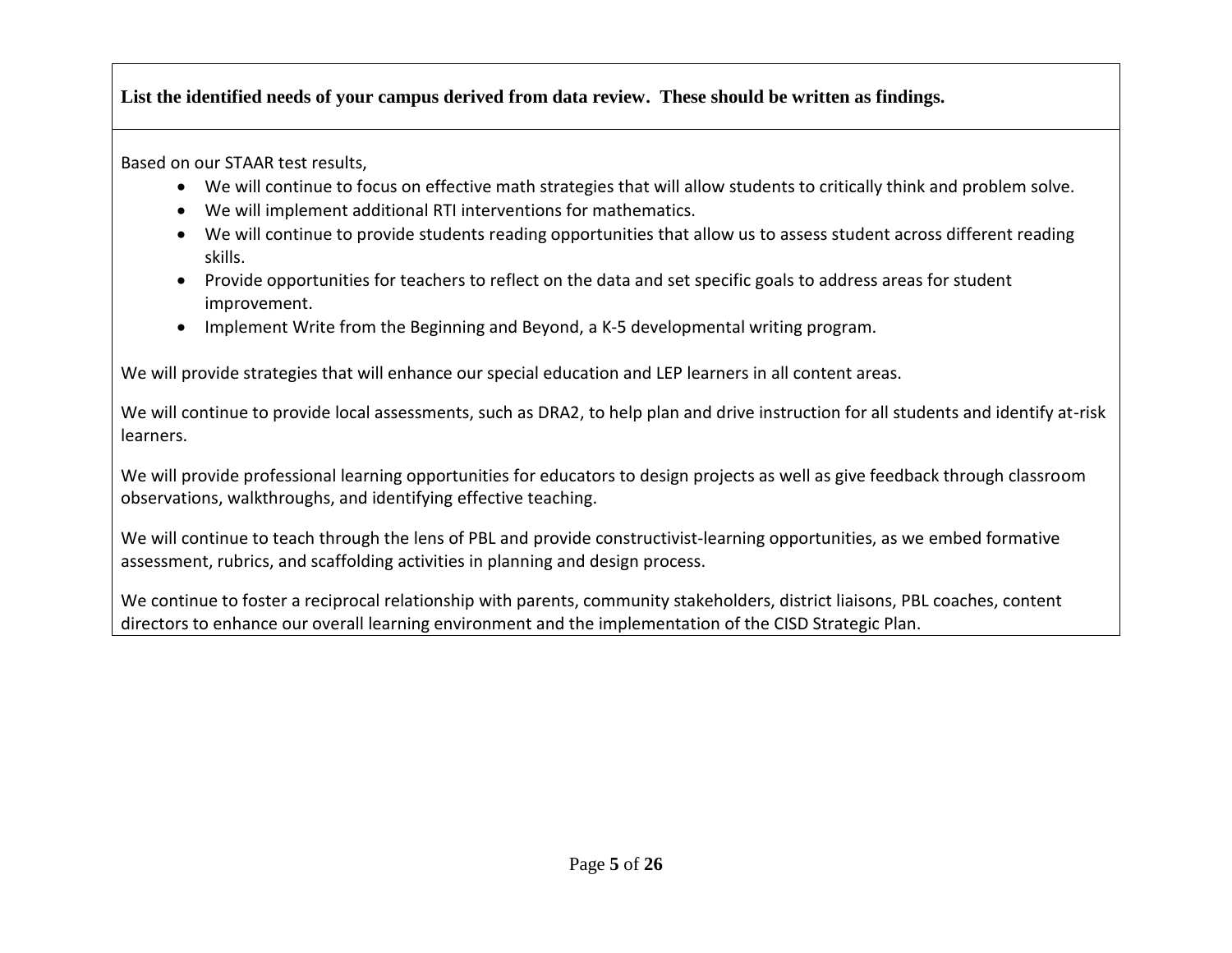| <b>Strategic</b><br><b>Objective/Goal 1:</b>             |                                                                                                                                                                             | We will effectively deliver a rigorous and relevant curriculum using technology, assessment data and other effective<br>instructional strategies to engage all learners in meaningful learning experiences.                |                                                                                           |        |        |                                                                                            |                                                                                                      |  |  |  |
|----------------------------------------------------------|-----------------------------------------------------------------------------------------------------------------------------------------------------------------------------|----------------------------------------------------------------------------------------------------------------------------------------------------------------------------------------------------------------------------|-------------------------------------------------------------------------------------------|--------|--------|--------------------------------------------------------------------------------------------|------------------------------------------------------------------------------------------------------|--|--|--|
| <b>Performance</b><br><b>Objective 1:</b>                |                                                                                                                                                                             | Align the written, taught and assessed curriculum.                                                                                                                                                                         |                                                                                           |        |        |                                                                                            |                                                                                                      |  |  |  |
| <b>Summative</b><br><b>Evaluation:</b>                   |                                                                                                                                                                             |                                                                                                                                                                                                                            | Unit plans, lesson plans, student growth and program audit data                           |        |        |                                                                                            |                                                                                                      |  |  |  |
| <b>Needs Assess.</b>                                     | <b>Action Step(s)</b>                                                                                                                                                       | <b>Timeline</b><br><b>Timeline</b><br><b>Formative</b><br>Person(s)<br><b>Resources</b><br>Sp. Pop.<br><b>Documented</b><br>Responsible<br><b>Human/Material/Fiscal</b><br><b>Start</b><br><b>End</b><br><b>Evaluation</b> |                                                                                           |        |        |                                                                                            |                                                                                                      |  |  |  |
| Transformation of<br><b>Classroom Instruction</b>        | Plan grade<br>level PBL units<br>to incorporate<br><b>TEKS</b> and<br>future ready<br>outcomes.                                                                             | All VRE<br><b>Educators</b>                                                                                                                                                                                                | <b>VRE</b><br>Educators,<br>Campus<br>Administrators                                      | 8/2013 | 6/2014 | Subs for planning days,<br>iTeam, PBL, Coaches,<br>grade level teams,<br>district liaisons | PBL designs,<br>integration of<br>technology,<br>walkthrough                                         |  |  |  |
| <b>Transformation of</b><br><b>Classroom Instruction</b> | Continue<br>collaboration<br>with elementary<br>PBL<br>consortium with<br>surrounding<br>districts.                                                                         | <b>All VRE</b><br>Educators,<br>Campus<br>Administrators                                                                                                                                                                   | Principal,<br><b>District</b><br>Liaison,<br>Selected<br>Educators                        | 8/2013 | 6/2014 | <b>Members of North</b><br>Texas consortium                                                | Meeting<br>agenda,<br>schedule of<br>visits                                                          |  |  |  |
| Math STAAR results,<br>RTI data                          | Provide<br>professional<br>learning<br>opportunities<br>for educators<br>focused on<br>higher level<br>thinking<br>questions and<br>information on<br>the new math<br>TEKS. | <b>All VRE</b><br><b>Educators</b>                                                                                                                                                                                         | Region 10<br>consultant,<br>Campus<br>Administrators<br>Director of<br><b>Mathematics</b> | 8/2013 | 6/2014 | Bianca Coker, Region<br>10 Math consultant                                                 | Lesson<br>design,<br>student<br>performance<br>on district<br>benchmarks<br>and state<br>assessments |  |  |  |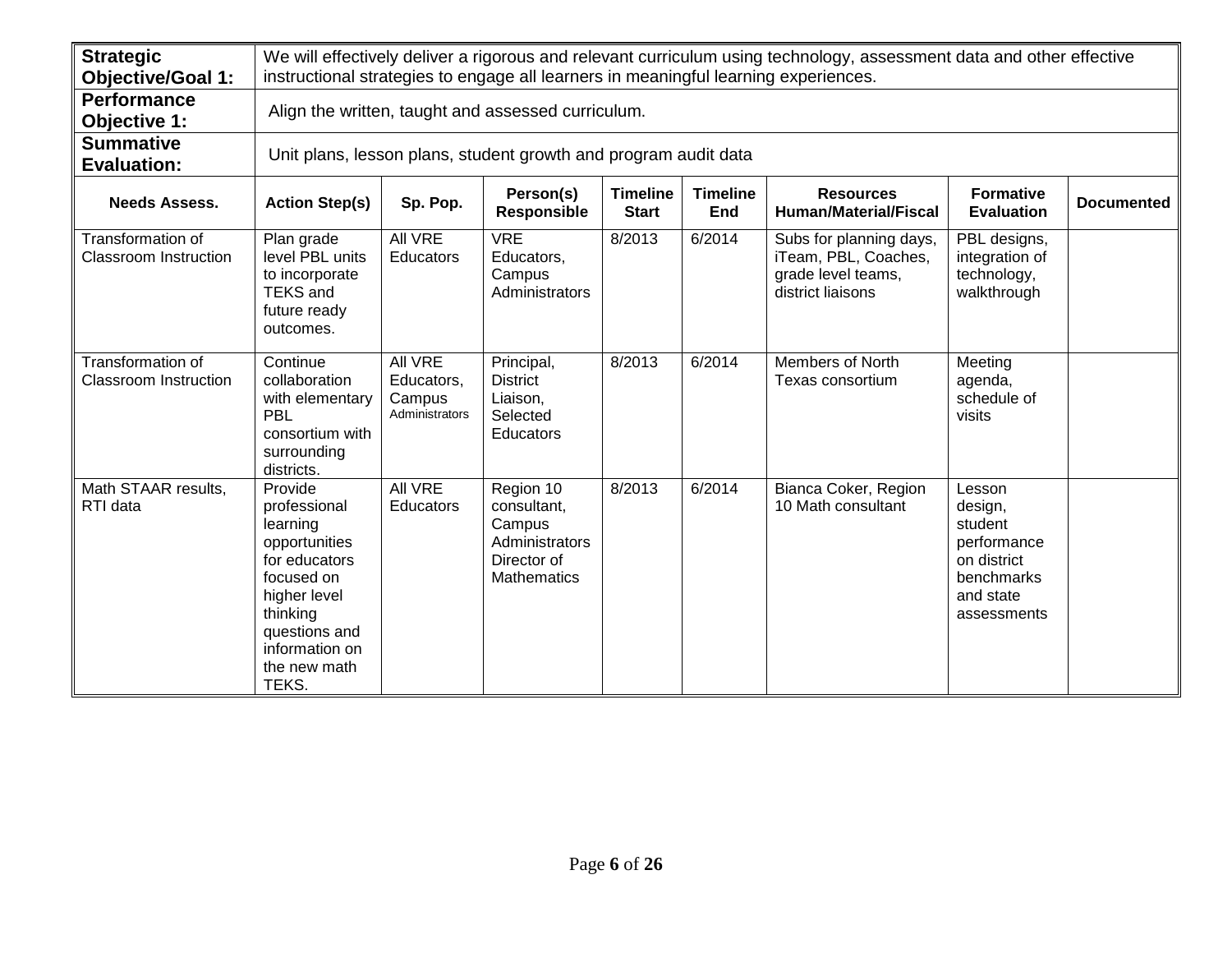| <b>Strategic</b><br><b>Objective/Goal 1:</b>                       |                                                                                                                                                                                                                                              | We will effectively deliver a rigorous and relevant curriculum using technology, assessment data and other effective<br>instructional strategies to engage all learners in meaningful learning experiences.                |                                                                 |        |        |                                                                                                 |                                                            |  |  |  |  |
|--------------------------------------------------------------------|----------------------------------------------------------------------------------------------------------------------------------------------------------------------------------------------------------------------------------------------|----------------------------------------------------------------------------------------------------------------------------------------------------------------------------------------------------------------------------|-----------------------------------------------------------------|--------|--------|-------------------------------------------------------------------------------------------------|------------------------------------------------------------|--|--|--|--|
| <b>Performance</b><br>Objective 1:                                 | Align the written, taught and assessed curriculum.                                                                                                                                                                                           |                                                                                                                                                                                                                            |                                                                 |        |        |                                                                                                 |                                                            |  |  |  |  |
| <b>Summative</b><br><b>Evaluation:</b>                             |                                                                                                                                                                                                                                              |                                                                                                                                                                                                                            | Unit plans, lesson plans, student growth and program audit data |        |        |                                                                                                 |                                                            |  |  |  |  |
| <b>Needs Assess.</b>                                               | <b>Action Step(s)</b>                                                                                                                                                                                                                        | Person(s)<br><b>Timeline</b><br><b>Timeline</b><br><b>Resources</b><br><b>Formative</b><br>Sp. Pop.<br><b>Documented</b><br><b>Human/Material/Fiscal</b><br>Responsible<br><b>Start</b><br><b>End</b><br><b>Evaluation</b> |                                                                 |        |        |                                                                                                 |                                                            |  |  |  |  |
| Transformation of<br><b>Classroom Instruction</b>                  | Design<br>Constructivist<br>learning<br>experiences that<br>promote<br>international<br>mindedness/glo<br>bal awareness<br>for learners.                                                                                                     | All VRE<br>Educators                                                                                                                                                                                                       | All VRE<br>Educators,<br>Campus<br>Administrators               | 8/2013 | 6/2014 | <b>CISD Learning Design</b><br>Rubric, CISD Learning<br>Framework, Campus<br>Pedagogy Framework | Lesson<br>designs                                          |  |  |  |  |
| District and state<br>assessment data                              | Provide small<br>group instruction<br>for at risk<br>learners in<br>grades 3-5.                                                                                                                                                              | <b>VRE</b><br>learners                                                                                                                                                                                                     | <b>VRE</b><br>Educators                                         | 1/2014 | 5/2014 | Comp ed funds for<br>tutors (\$2,000.00)                                                        | Lesson plans,<br>formative and<br>summative<br>assessments |  |  |  |  |
| GT Transformation of<br>Services for<br><b>Elementary Learners</b> | <b>GT Specialist</b><br>will provide<br>professional<br>learning<br>opportunities<br>that outline the<br>new<br>expectations for<br>our GT learners<br>and new<br>protocols that<br>have been<br>established by<br>the CISD GT<br>Committee. | <b>VRE GT</b><br>Specialist                                                                                                                                                                                                | <b>VRE</b><br>Educators                                         | 8/2013 | 6/2014 | <b>VRE GT Specialist</b>                                                                        | Meeting<br>agendas                                         |  |  |  |  |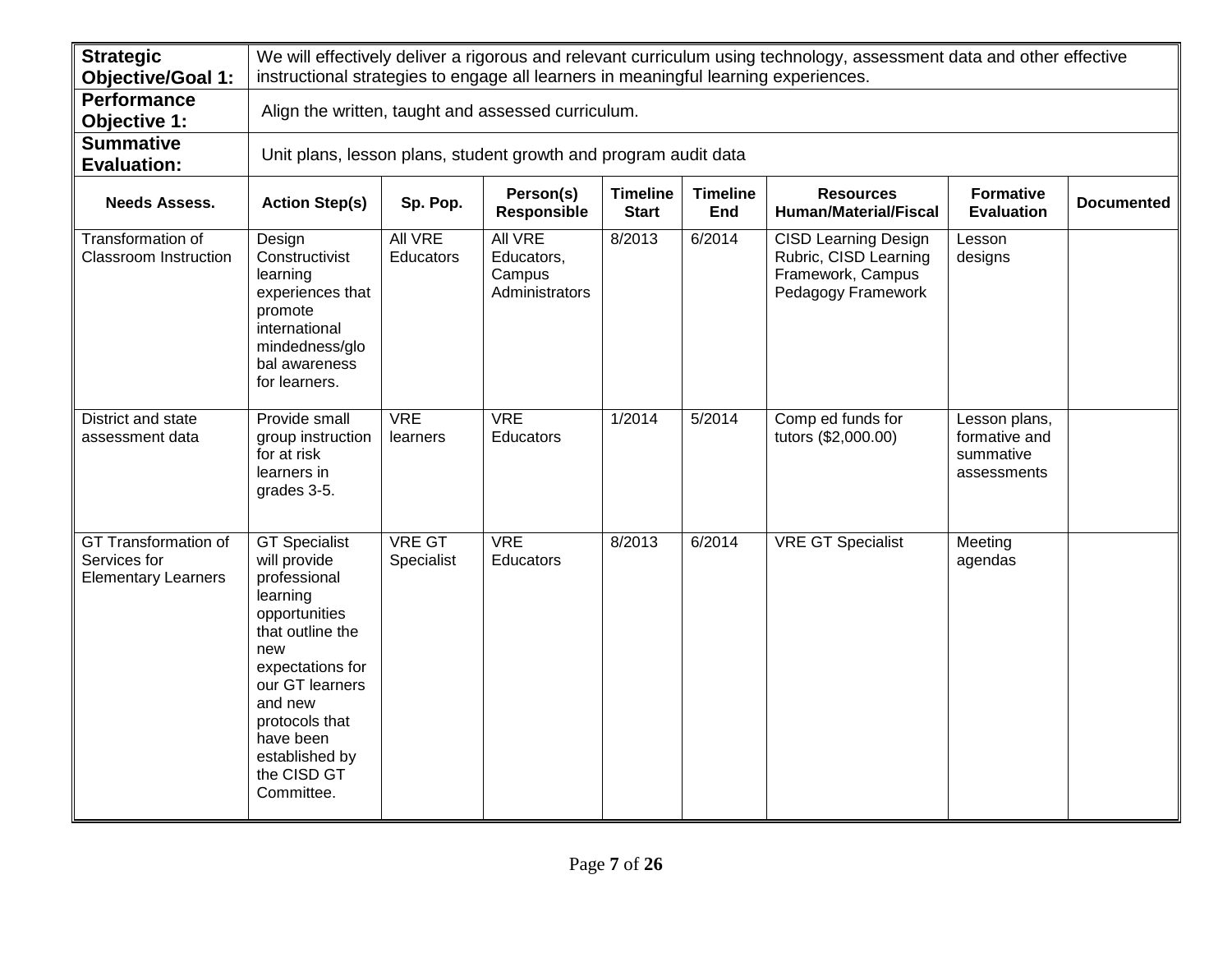| <b>Strategic</b><br><b>Objective/Goal 1:</b> |                                                                                                                                                                                    | We will effectively deliver a rigorous and relevant curriculum using technology, assessment data and other effective<br>instructional strategies to engage all learners in meaningful learning experiences.                       |                                                       |        |        |                                                                                                                                                                        |                                            |  |  |  |
|----------------------------------------------|------------------------------------------------------------------------------------------------------------------------------------------------------------------------------------|-----------------------------------------------------------------------------------------------------------------------------------------------------------------------------------------------------------------------------------|-------------------------------------------------------|--------|--------|------------------------------------------------------------------------------------------------------------------------------------------------------------------------|--------------------------------------------|--|--|--|
| <b>Performance</b><br>Objective 1:           | Align the written, taught and assessed curriculum.                                                                                                                                 |                                                                                                                                                                                                                                   |                                                       |        |        |                                                                                                                                                                        |                                            |  |  |  |
| <b>Summative</b><br><b>Evaluation:</b>       | Unit plans, lesson plans, student growth and program audit data                                                                                                                    |                                                                                                                                                                                                                                   |                                                       |        |        |                                                                                                                                                                        |                                            |  |  |  |
| <b>Needs Assess.</b>                         | <b>Action Step(s)</b>                                                                                                                                                              | <b>Timeline</b><br><b>Formative</b><br><b>Timeline</b><br>Person(s)<br><b>Resources</b><br>Sp. Pop.<br><b>Documented</b><br><b>Responsible</b><br><b>End</b><br><b>Human/Material/Fiscal</b><br><b>Start</b><br><b>Evaluation</b> |                                                       |        |        |                                                                                                                                                                        |                                            |  |  |  |
| Transformation of<br>Classroom Instruction   | Implement PBL<br>units<br>continuously<br>across the<br>curriculum so<br>that all learners<br>are at the<br>beginning,<br>middle, or end of<br>a PBL project at<br>any given time. | All learners                                                                                                                                                                                                                      | All K-5 VRE<br>Educators,<br>Campus<br>Administrators | 8/2013 | 6/2014 | Buck Institute, PBL<br>Coaches, CISD<br>Learning Framework,<br><b>CISD Learning Design</b><br>Rubric, General<br>Funding (\$2000), and<br>Activity Funds as<br>needed. | PBL unit<br>designs,<br>learner<br>product |  |  |  |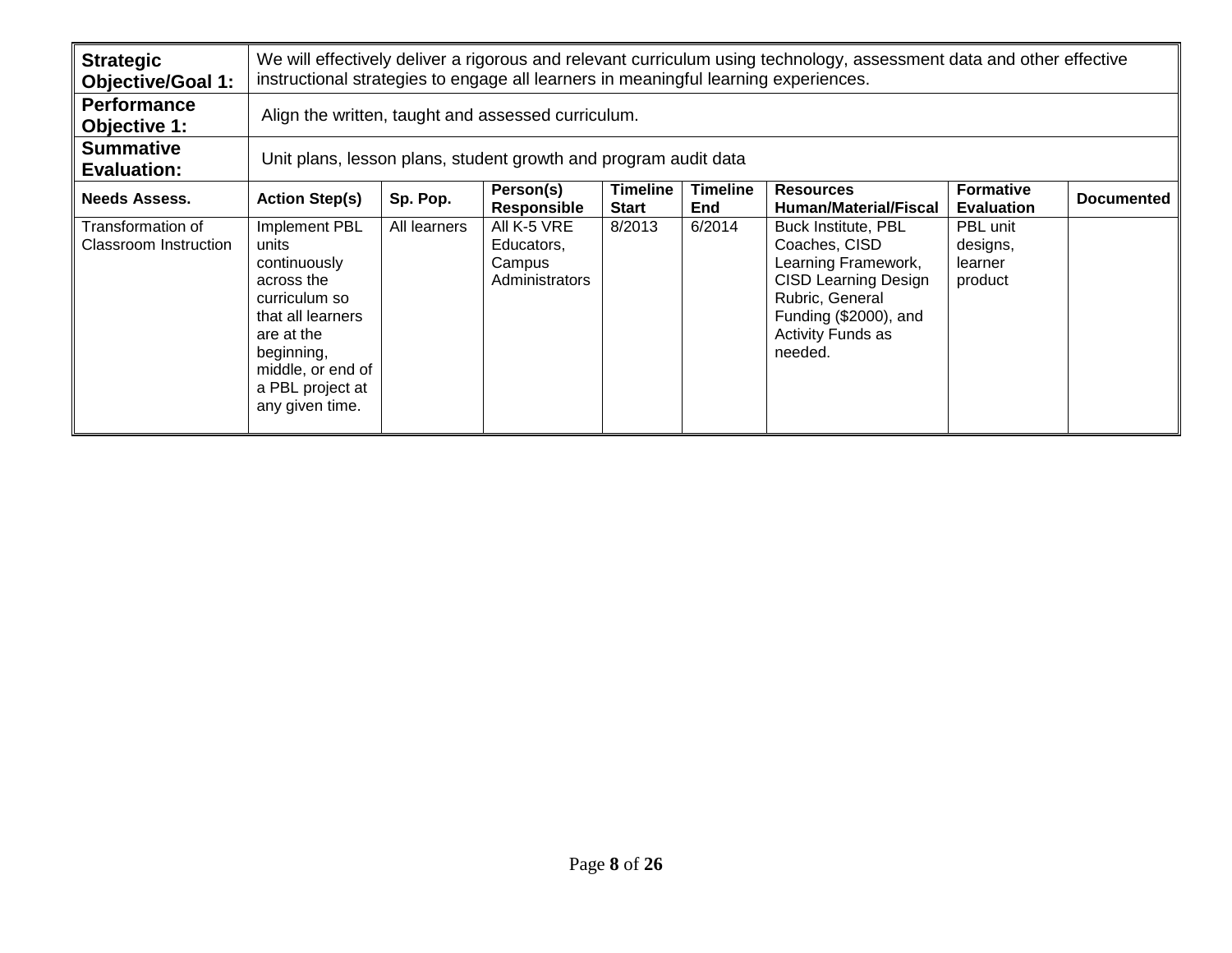| <b>Strategic</b><br><b>Objective/Goal</b><br>1:                                                                    |                                                                                                                                                                                  | We will effectively deliver a rigorous and relevant curriculum using technology, assessment data and other effective<br>instructional strategies to engage all learners in meaningful learning experiences. |                                            |                                 |                        |                                                                                                                                                                     |                                                               |                   |  |  |
|--------------------------------------------------------------------------------------------------------------------|----------------------------------------------------------------------------------------------------------------------------------------------------------------------------------|-------------------------------------------------------------------------------------------------------------------------------------------------------------------------------------------------------------|--------------------------------------------|---------------------------------|------------------------|---------------------------------------------------------------------------------------------------------------------------------------------------------------------|---------------------------------------------------------------|-------------------|--|--|
| <b>Performance</b><br><b>Objective 2:</b>                                                                          | all curricular areas.                                                                                                                                                            |                                                                                                                                                                                                             |                                            |                                 |                        | Sustain district-wide EC-12 TEKS-aligned curriculum and assessment with research-based instructional practices that enhance                                         |                                                               |                   |  |  |
| <b>Summative</b><br><b>Evaluation:</b>                                                                             | Unit plans, lesson plans, student growth and program audit data                                                                                                                  |                                                                                                                                                                                                             |                                            |                                 |                        |                                                                                                                                                                     |                                                               |                   |  |  |
| <b>Needs Assess.</b>                                                                                               | <b>Action Step(s)</b>                                                                                                                                                            | Sp. Pop.                                                                                                                                                                                                    | Person(s)<br><b>Responsible</b>            | <b>Timeline</b><br><b>Start</b> | <b>Timeline</b><br>End | <b>Resources</b><br><b>Human/Material/Fiscal</b>                                                                                                                    | <b>Formative</b><br><b>Evaluation</b>                         | <b>Documented</b> |  |  |
| Survey data and<br>student performance                                                                             | Host campus<br>Curriculum Night<br>(grade level<br>teams, and with<br>campus<br>administrators).                                                                                 | <b>VRE Parents</b>                                                                                                                                                                                          | All Educators,<br>Campus<br>Administrators | 9/2013                          | 9/2013                 | Campus Admin, VRE<br>Educators, grade level<br>standards based report<br>card Video, grade level<br>learning outcomes,<br>Campus Pedagogy<br>framework, campus data | Informal<br>feedback,<br>parent knows<br>and need to<br>knows |                   |  |  |
| Student performance,<br>state assessment<br>data, district<br>assessment, parent<br>communication,<br>report cards | Design and<br>implement<br>ongoing RTI<br>process that<br>include data<br>collection and<br>analysis, educator<br>feedback, parent<br>feedback, and RTI<br>committee<br>feedback | At-risk learners                                                                                                                                                                                            | RTI Committee,<br><b>VRE Educators</b>     | 8/2013                          | 6/2014                 | State and district<br>assessments, educator<br>feedback, learner<br>performance                                                                                     | Learner<br>progress<br>monitoring<br>data                     |                   |  |  |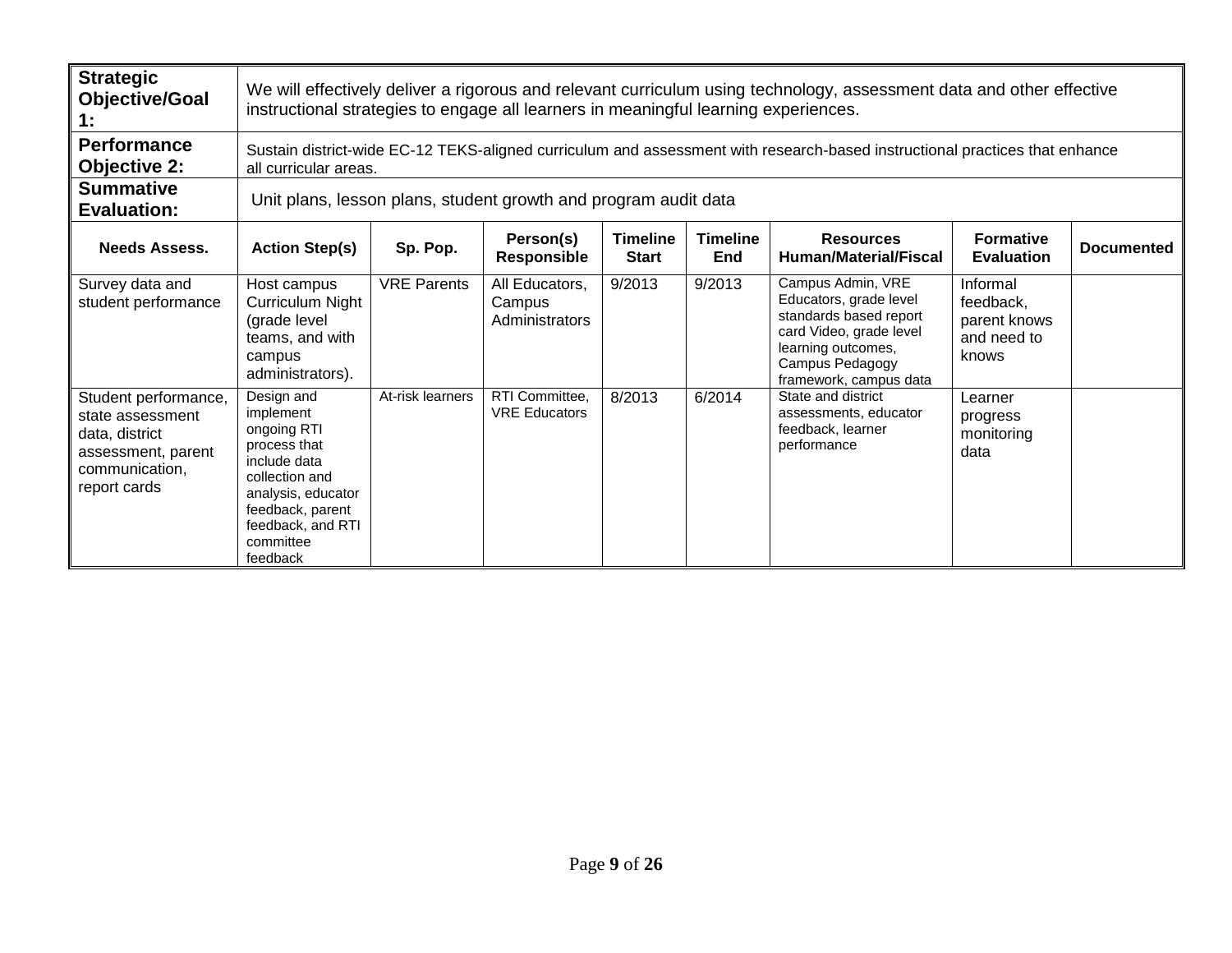| <b>Strategic</b><br><b>Objective/Goal</b><br>1:                                                                                          |                                                                                                                                                                                                                                                                                                                                                                                                                                                 | We will effectively deliver a rigorous and relevant curriculum using technology, assessment data and other effective<br>instructional strategies to engage all learners in meaningful learning experiences. |                                                                                                                                          |                                 |                        |                                                                                                                                                                                                                                                                                                                                                                                                         |                                                            |                   |  |  |
|------------------------------------------------------------------------------------------------------------------------------------------|-------------------------------------------------------------------------------------------------------------------------------------------------------------------------------------------------------------------------------------------------------------------------------------------------------------------------------------------------------------------------------------------------------------------------------------------------|-------------------------------------------------------------------------------------------------------------------------------------------------------------------------------------------------------------|------------------------------------------------------------------------------------------------------------------------------------------|---------------------------------|------------------------|---------------------------------------------------------------------------------------------------------------------------------------------------------------------------------------------------------------------------------------------------------------------------------------------------------------------------------------------------------------------------------------------------------|------------------------------------------------------------|-------------------|--|--|
| <b>Performance</b><br><b>Objective 2:</b>                                                                                                | all curricular areas.                                                                                                                                                                                                                                                                                                                                                                                                                           |                                                                                                                                                                                                             |                                                                                                                                          |                                 |                        | Sustain district-wide EC-12 TEKS-aligned curriculum and assessment with research-based instructional practices that enhance                                                                                                                                                                                                                                                                             |                                                            |                   |  |  |
| <b>Summative</b><br><b>Evaluation:</b>                                                                                                   | Unit plans, lesson plans, student growth and program audit data                                                                                                                                                                                                                                                                                                                                                                                 |                                                                                                                                                                                                             |                                                                                                                                          |                                 |                        |                                                                                                                                                                                                                                                                                                                                                                                                         |                                                            |                   |  |  |
| <b>Needs Assess.</b>                                                                                                                     | <b>Action Step(s)</b>                                                                                                                                                                                                                                                                                                                                                                                                                           | Sp. Pop.                                                                                                                                                                                                    | Person(s)<br>Responsible                                                                                                                 | <b>Timeline</b><br><b>Start</b> | <b>Timeline</b><br>End | <b>Resources</b><br><b>Human/Material/Fiscal</b>                                                                                                                                                                                                                                                                                                                                                        | <b>Formative</b><br><b>Evaluation</b>                      | <b>Documented</b> |  |  |
| Transformation of<br><b>Classroom Instruction</b><br><b>CISD Learning</b><br>Design Rubric<br><b>VRE Campus</b><br>Pedagogy<br>Framework | Learning<br>opportunities in<br>the following:<br>Character<br>Education<br>Math<br>Intervention<br><b>Strategies</b><br>Write from the<br>Beginning<br>and Beyond<br>Thinking<br>$\bullet$<br>Maps<br><b>Bundling</b><br><b>Math Content</b><br>and Process<br><b>Skills</b><br>Formative<br>Assessment<br>Questioning<br><b>Strategies</b><br><b>MAP</b><br>(Measures of<br>Academic<br>Performance)<br><b>CISD</b><br>Learning<br>Framework. | Campus<br>Administrators,<br>Counselor,<br>Educators,<br>Region 10<br>Math<br>Consultant,<br><b>District</b><br>Liaisons,<br>Director of<br>Assessment                                                      | Campus<br>Administrators,<br>Counselor,<br>Educators,<br>Region 10 Math<br>Consultant,<br>District Liaison,<br>Director of<br>Assessment | 8/2013                          | 6/2014                 | Campus Administrators,<br>Counselor, Educators,<br>Region 10 Math<br>Consultant, District<br>Liaison, Director of<br>Assessment, WFTBB<br><b>Training Materials (district</b><br>funded), CISD Learning<br>Design Rubric, VRE<br>Campus Pedagogy<br>Framework, school data,<br>Key Math(\$1400),<br>Checking for<br>Understanding; Formative<br><b>Assessment Techniques</b><br>for Your Classroom Book | Lesson<br>design,<br>walkthroughs,<br>learner<br>products, |                   |  |  |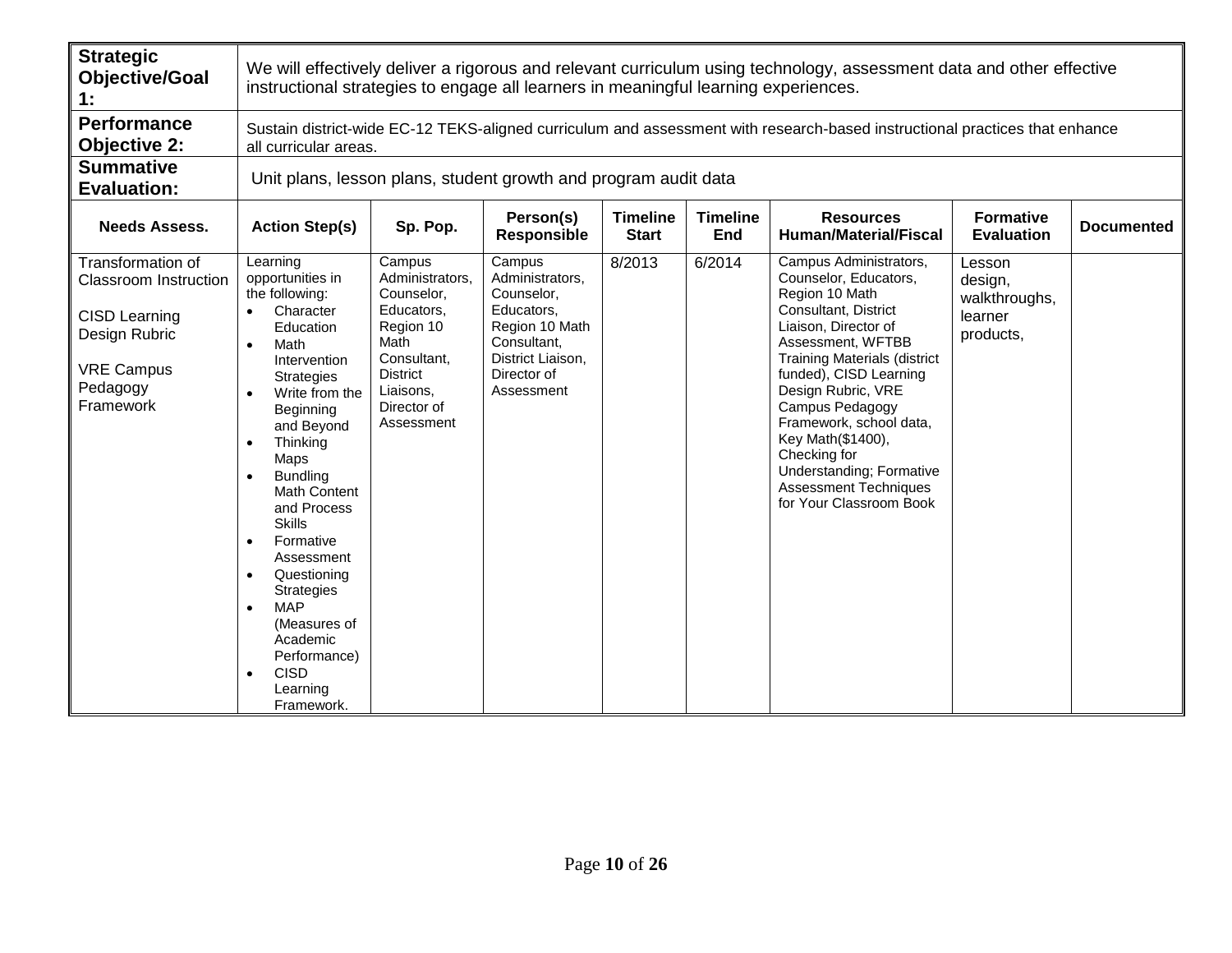| <b>Strategic</b><br><b>Objective/Goal 1:</b>                 |                                                                                                                                                                          | We will effectively deliver a rigorous and relevant curriculum using technology, assessment data and other effective<br>instructional strategies to engage all learners in meaningful learning experiences. |                                                                                                            |                                 |                        |                                                                                                                                                                  |                                                                                                                 |                   |  |  |
|--------------------------------------------------------------|--------------------------------------------------------------------------------------------------------------------------------------------------------------------------|-------------------------------------------------------------------------------------------------------------------------------------------------------------------------------------------------------------|------------------------------------------------------------------------------------------------------------|---------------------------------|------------------------|------------------------------------------------------------------------------------------------------------------------------------------------------------------|-----------------------------------------------------------------------------------------------------------------|-------------------|--|--|
| <b>Performance</b><br><b>Objective 3:</b>                    | stakeholders.                                                                                                                                                            | Communicate the district assessment plan to parents and teachers and report outcomes to parents and collectively to                                                                                         |                                                                                                            |                                 |                        |                                                                                                                                                                  |                                                                                                                 |                   |  |  |
| <b>Summative</b><br><b>Evaluation:</b>                       |                                                                                                                                                                          |                                                                                                                                                                                                             | Parent survey, campus parent meeting feedback, educator feedback                                           |                                 |                        |                                                                                                                                                                  |                                                                                                                 |                   |  |  |
| <b>Needs Assess.</b>                                         | <b>Action Step(s)</b>                                                                                                                                                    | Sp. Pop.                                                                                                                                                                                                    | Person(s)<br>Responsible                                                                                   | <b>Timeline</b><br><b>Start</b> | <b>Timeline</b><br>End | <b>Resources</b><br><b>Human/Material/Fiscal</b>                                                                                                                 | <b>Formative</b><br><b>Evaluation</b>                                                                           | <b>Documented</b> |  |  |
| Survey data and<br>student performance                       | Implement<br>Learner Led<br>Conferences in<br>4 <sup>th</sup> and 5 <sup>th</sup><br>Grade.                                                                              | 4 <sup>th</sup> and 5 <sup>th</sup><br>Grade<br>Learners<br>and<br>Educators                                                                                                                                | 4 <sup>th</sup> and 5 <sup>th</sup><br>Grade<br>Learners and<br><b>Educators</b>                           | 9/2013                          | 6/2013                 | VRE, Austin, and<br>Pinkerton Educators, VRE<br>Learners, VRE Parents,<br><b>Professional Learning</b><br>(\$1,360.00 for subs)<br>Student conferencing<br>forms | Feedback<br>from parents,<br>students,<br>educators                                                             |                   |  |  |
| Implement effective<br>grading practices                     | Continue to use<br>Elements of<br>Grading by<br>Douglas Reeves<br>as a guide for<br>effective grading<br>practice as we<br>implement<br>standards based<br>report cards. | <b>All VRE</b><br>Educators,<br><b>VRE</b><br>Learners                                                                                                                                                      | Campus<br>Administrators                                                                                   | 9/2013                          | 6/2013                 | Aware data, Educator<br>input, RTI data, Elements<br>of Grading by Douglas<br>Reeves, Parent                                                                     | Learner<br>report card,<br>learner<br>products,<br>rubric<br>design,<br>assessments<br>in lesson<br>plan design |                   |  |  |
| Implement effective<br>grading practices                     | Implement 4th<br>grade standards<br>based report<br>cards.                                                                                                               | $4th$ grade<br>learners and<br>educators                                                                                                                                                                    | 4 <sup>th</sup> grade<br>educators,<br>campus<br>administrators,<br>Director of<br>Elementary<br>Education | 8/2013                          | 6/2013                 | Elementary standards<br>based report card videos,<br>standards based report<br>cards, instructional<br>strategies to support the<br>elements of grading          | Parent<br>feedback,<br>educator<br>feedback,<br>standards<br>based report<br>card                               |                   |  |  |
| STAAR results, RTI<br>data, grading system,<br>parent survey | Implement<br>campus data<br>meetings to<br>analyze data<br>and identify<br>gaps in<br>achievement.                                                                       | All VRE<br>Educators                                                                                                                                                                                        | <b>VRE</b><br>Educators,<br>Director of<br>Assessment                                                      | 9/2013                          | 6/2014                 | Aware data, Educator<br>input, RTI data, Elements<br>of Grading by Douglas<br>Reeves, Parent feedback                                                            | Various<br>assessment<br>results.<br>educator<br>feedback,                                                      |                   |  |  |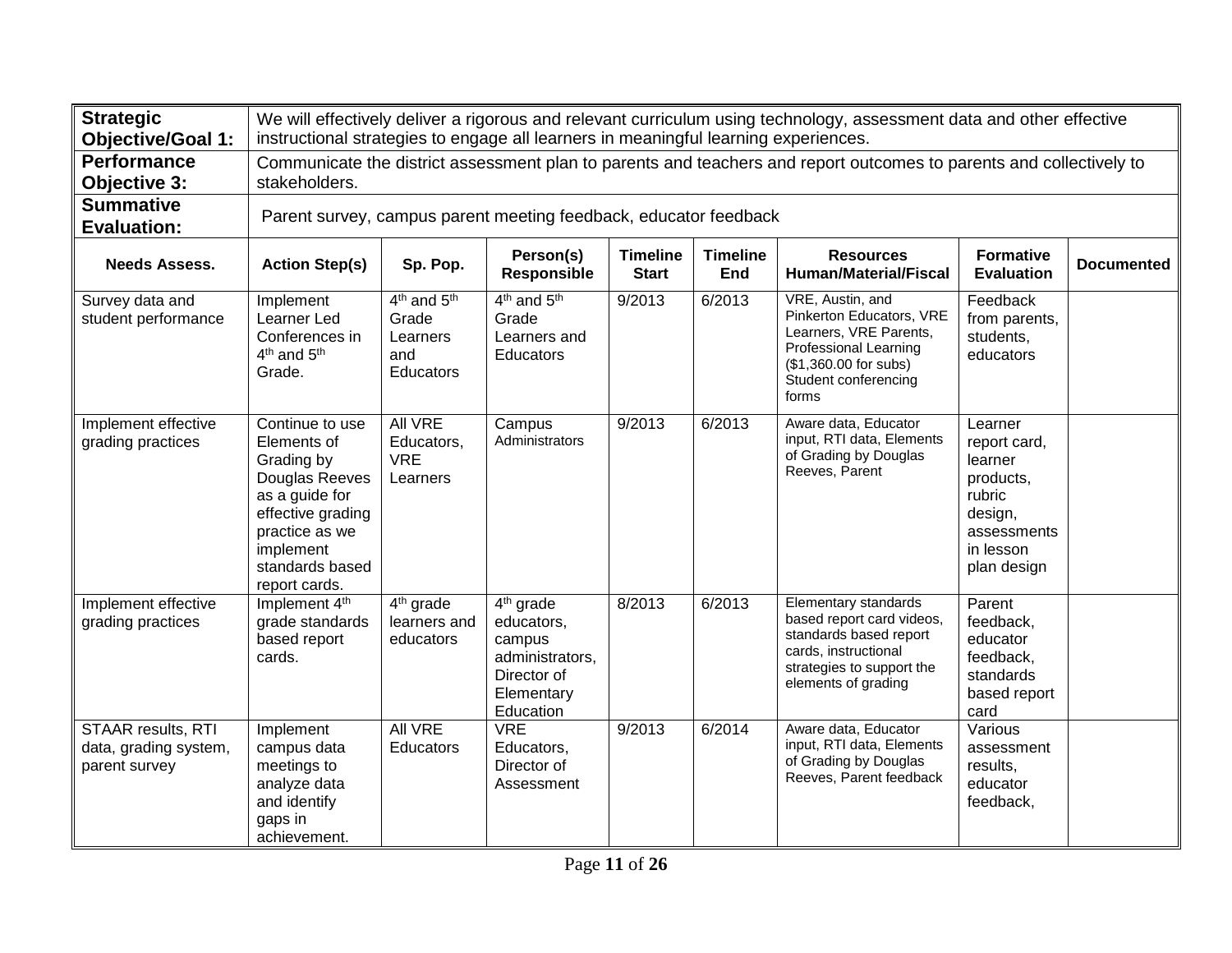| <b>Strategic</b>                         |                                                                                                                                                       | We will effectively deliver a rigorous and relevant curriculum using technology, assessment data and other effective                                                                                                 |                                                                        |         |        |                                                                                                                     |                                                               |  |  |  |  |
|------------------------------------------|-------------------------------------------------------------------------------------------------------------------------------------------------------|----------------------------------------------------------------------------------------------------------------------------------------------------------------------------------------------------------------------|------------------------------------------------------------------------|---------|--------|---------------------------------------------------------------------------------------------------------------------|---------------------------------------------------------------|--|--|--|--|
| <b>Objective/Goal 1:</b>                 |                                                                                                                                                       | instructional strategies to engage all learners in meaningful learning experiences.                                                                                                                                  |                                                                        |         |        |                                                                                                                     |                                                               |  |  |  |  |
| <b>Performance</b>                       |                                                                                                                                                       |                                                                                                                                                                                                                      |                                                                        |         |        | Communicate the district assessment plan to parents and teachers and report outcomes to parents and collectively to |                                                               |  |  |  |  |
| <b>Objective 3:</b>                      | stakeholders.                                                                                                                                         |                                                                                                                                                                                                                      |                                                                        |         |        |                                                                                                                     |                                                               |  |  |  |  |
| <b>Summative</b><br><b>Evaluation:</b>   |                                                                                                                                                       |                                                                                                                                                                                                                      | Parent survey, campus parent meeting feedback, educator feedback       |         |        |                                                                                                                     |                                                               |  |  |  |  |
| <b>Needs Assess.</b>                     | <b>Action Step(s)</b>                                                                                                                                 | Person(s)<br><b>Timeline</b><br><b>Timelin</b><br><b>Resources</b><br><b>Formative</b><br>Sp. Pop.<br><b>Documented</b><br>e Start<br><b>Responsible</b><br><b>Human/Material/Fiscal</b><br>End<br><b>Evaluation</b> |                                                                        |         |        |                                                                                                                     |                                                               |  |  |  |  |
| Parent survey data,<br>volunteer records | Continue to<br>create reciprocal<br>relationships<br>with parents and<br>community and<br>increase<br>authentic<br>involvement of<br>all stakeholders | All VRE<br><b>Stakeholders</b>                                                                                                                                                                                       | <b>VRE Educator</b><br>and campus<br>administrators,<br><b>VRE PTO</b> | 9/2013  | 6/2014 | Parent link, campus<br>webpage, VRE PTO                                                                             | Parent<br>survey,<br>records of<br>volunteer<br>participation |  |  |  |  |
| Survey data and<br>student performance   | Host Fall and<br>Spring<br>Informational<br>Parent Lunch<br>and<br>Learn/Breakfast<br>Meeting.                                                        | <b>VRE Parents</b>                                                                                                                                                                                                   | Campus<br>Administrators                                               | 10/2013 | 5/2014 | <b>VRE Educators, VRE</b><br>Learners, Campus<br>Administrators                                                     | parent<br>knows and<br>need to<br>knows                       |  |  |  |  |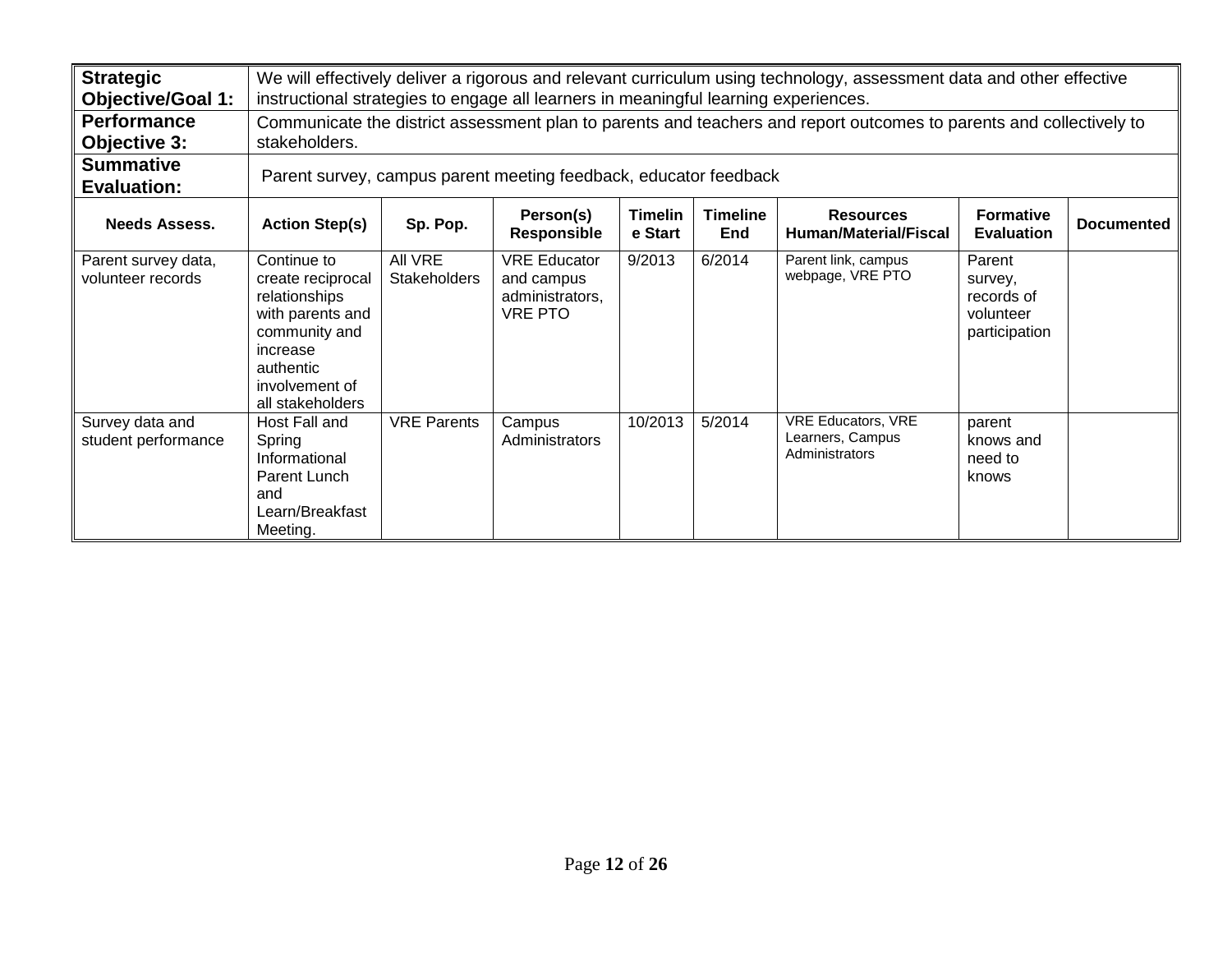| <b>Strategic</b><br><b>Objective/Goal 2:</b>                                                            |                                                                                                                                                                                     | We will identify CISD character traits to be integrated throughout the district and develop means to assess student<br>demonstration of those traits.                                                                   |                                                                                 |        |         |                                                                                             |                                                                     |  |  |  |
|---------------------------------------------------------------------------------------------------------|-------------------------------------------------------------------------------------------------------------------------------------------------------------------------------------|-------------------------------------------------------------------------------------------------------------------------------------------------------------------------------------------------------------------------|---------------------------------------------------------------------------------|--------|---------|---------------------------------------------------------------------------------------------|---------------------------------------------------------------------|--|--|--|
| <b>Performance</b><br>Objective 1:                                                                      |                                                                                                                                                                                     |                                                                                                                                                                                                                         | Promote the development and demonstration of positive character traits.         |        |         |                                                                                             |                                                                     |  |  |  |
| <b>Summative</b><br><b>Evaluation:</b>                                                                  |                                                                                                                                                                                     |                                                                                                                                                                                                                         |                                                                                 |        |         | Eduphoria records, online/paper evaluations, walkthroughs, and evaluations of campus needs. |                                                                     |  |  |  |
| <b>Needs Assess.</b>                                                                                    | <b>Action Step(s)</b>                                                                                                                                                               | <b>Resources</b><br>Person(s)<br><b>Timeline</b><br><b>Timeline</b><br><b>Formative</b><br>Human/Material/<br>Sp. Pop.<br><b>Documented</b><br>Responsible<br><b>Start</b><br>End<br><b>Evaluation</b><br><b>Fiscal</b> |                                                                                 |        |         |                                                                                             |                                                                     |  |  |  |
| Discipline data,<br>behavior RTI                                                                        | Introduce all<br>educators to<br>The 11<br>Principles of<br>Character<br>Education.                                                                                                 | <b>All VRE</b><br>Educators                                                                                                                                                                                             | Counselor                                                                       | 8/2013 | 6/2014  | Character<br>Education<br><b>Resource Binder</b>                                            | Effectively<br>identifying learners<br>for character<br>recognition |  |  |  |
| <b>Behavior RTI data</b>                                                                                | Implement<br>TeachTown<br><b>Social Skills</b><br>Program (Tier 1<br>pilot program).                                                                                                | <b>Behavior</b><br><b>RTI</b>                                                                                                                                                                                           | Counselor,<br>Behavior<br><b>Services</b><br>Coordinator                        | 8/2013 | 06/2014 | TeachTown<br>Curriculum,<br>Counselor                                                       | Education feedback,<br>RTI data                                     |  |  |  |
| Authentically<br>identifying learners of<br>character.<br>Timely and effective<br>feedback for learners | Promote and<br>effectively<br>identify<br>learners who<br>exhibit quality<br>character traits.<br>Counselor will<br>train staff on<br>the selection<br>process.<br>Revisit the why. | All learners                                                                                                                                                                                                            | Counselor,<br>VRE Educator,<br>Campus<br>Administrators,<br><b>VRE Learners</b> | 8/2013 | 6/2014  | <b>Character Trait</b><br>posters, VRE<br>Character<br>Council                              | Educator<br>observations,<br>campus admin<br>observations           |  |  |  |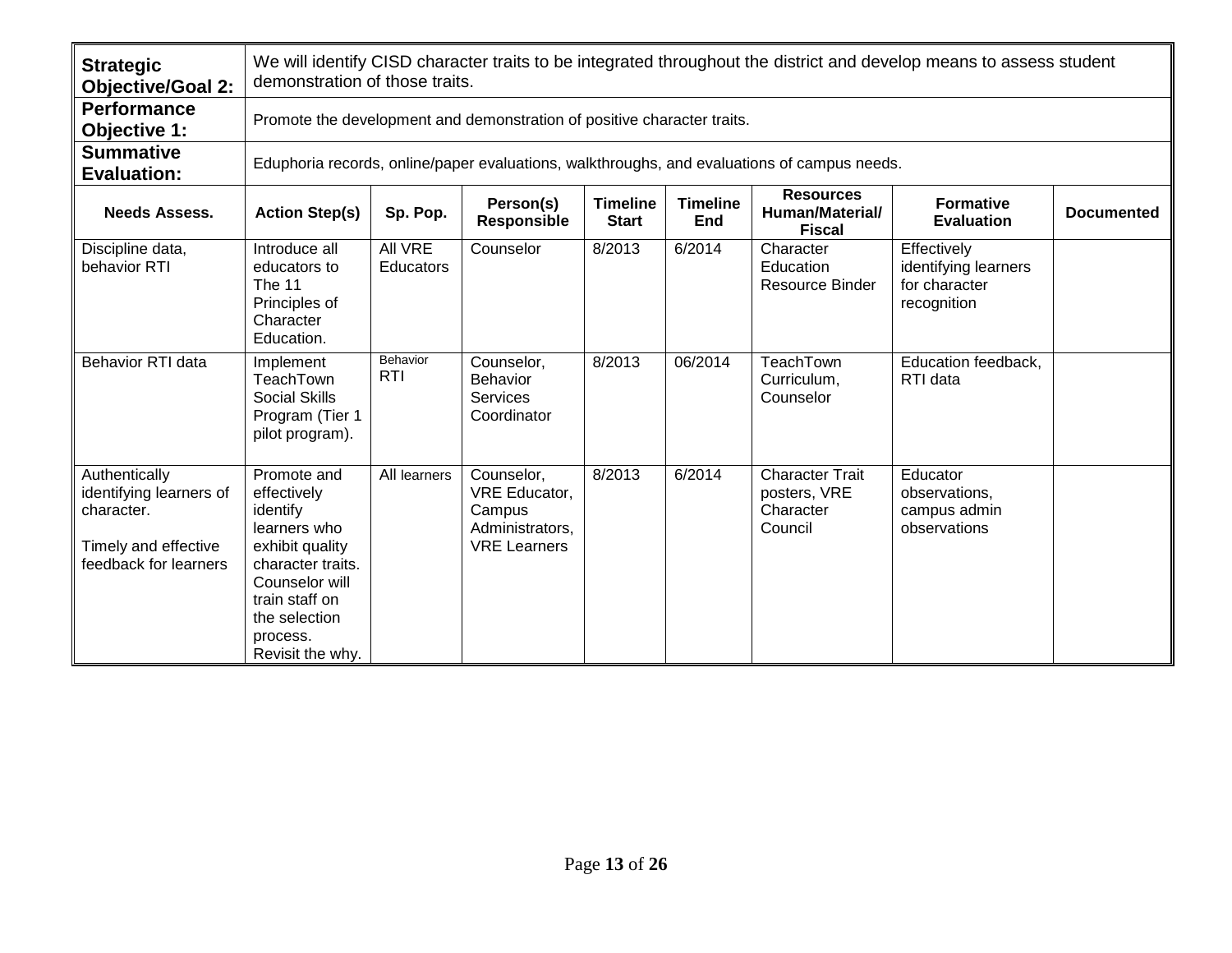| <b>Strategic</b><br><b>Objective/Goal 3:</b> |                                                                                                                                                               | We will increase efficiency in the district operations and educational delivery system through the use of technology,<br>and further develop business and community partnerships in order to best achieve our mission and objectives. |                                                      |        |        |                                                                                                                                    |           |  |  |
|----------------------------------------------|---------------------------------------------------------------------------------------------------------------------------------------------------------------|---------------------------------------------------------------------------------------------------------------------------------------------------------------------------------------------------------------------------------------|------------------------------------------------------|--------|--------|------------------------------------------------------------------------------------------------------------------------------------|-----------|--|--|
| <b>Performance</b><br><b>Objective 1</b>     |                                                                                                                                                               |                                                                                                                                                                                                                                       | that addresses Future-Ready technology skills        |        |        | Increase CISD staff's level of technology integration expertise (proficiencies) through a differentiated staff development program |           |  |  |
| <b>Summative</b><br><b>Evaluation:</b>       |                                                                                                                                                               |                                                                                                                                                                                                                                       | PBL units, lesson plans, learner products            |        |        |                                                                                                                                    |           |  |  |
| <b>Needs Assess.</b>                         | <b>Action</b><br>Step(s)                                                                                                                                      | <b>Timeline</b><br><b>Timeline</b><br>Sp.<br><b>Formative</b><br>Person(s)<br><b>Resources</b><br><b>Documented</b><br><b>Human/Material/Fiscal</b><br>Pop.<br><b>Evaluation</b><br><b>Responsible</b><br><b>Start</b><br>End         |                                                      |        |        |                                                                                                                                    |           |  |  |
| Transformation of<br>Classroom Instruction   | Design more<br>learning<br>opportunities<br>for learner to<br>participate in<br>blended<br>learning<br>experiences<br>utilizing the<br>assistance of<br>iTeam | <b>ALL</b><br><b>VRE</b><br>learners                                                                                                                                                                                                  | iTeam, VRE<br>Educators,<br>Campus<br>Administrators | 9/2013 | 6/2014 | iTeam, VRE educators,<br>PBL planning days                                                                                         | PBL units |  |  |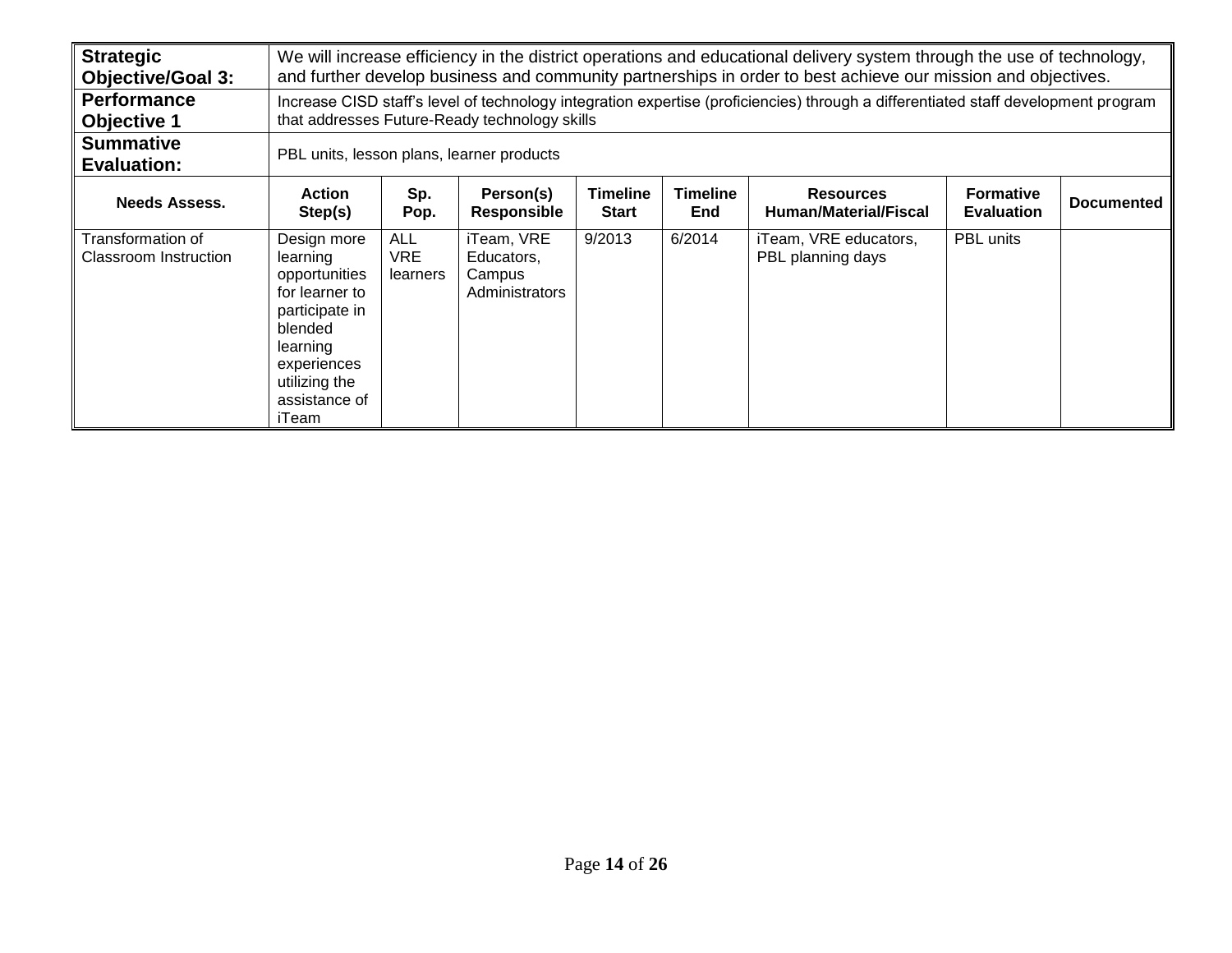| <b>Strategic</b><br><b>Objective/Goal 3:</b> |                                                                                                                                                                                 | We will increase efficiency in the district operations and educational delivery system through the use of technology,<br>and further develop business and community partnerships in order to best achieve our mission and objectives. |                                                                                   |                                 |                               |                                                  |                                           |                   |  |  |
|----------------------------------------------|---------------------------------------------------------------------------------------------------------------------------------------------------------------------------------|---------------------------------------------------------------------------------------------------------------------------------------------------------------------------------------------------------------------------------------|-----------------------------------------------------------------------------------|---------------------------------|-------------------------------|--------------------------------------------------|-------------------------------------------|-------------------|--|--|
| <b>Performance</b><br><b>Objective 2</b>     |                                                                                                                                                                                 |                                                                                                                                                                                                                                       | Develop and "green" IT strategy and promote "green" initiatives to reduce costs.  |                                 |                               |                                                  |                                           |                   |  |  |
| <b>Summative</b><br><b>Evaluation:</b>       | Data from energy usage reports                                                                                                                                                  |                                                                                                                                                                                                                                       |                                                                                   |                                 |                               |                                                  |                                           |                   |  |  |
| <b>Needs Assess.</b>                         | <b>Action</b><br>Step(s)                                                                                                                                                        | Sp.<br>Pop.                                                                                                                                                                                                                           | Person(s)<br><b>Responsible</b>                                                   | <b>Timeline</b><br><b>Start</b> | <b>Timeline</b><br><b>End</b> | <b>Resources</b><br><b>Human/Material/Fiscal</b> | <b>Formative</b><br><b>Evaluation</b>     | <b>Documented</b> |  |  |
| CISD sustainability<br>initiative            | Provide<br>professional<br>development<br>that<br>highlights<br>"green<br>strategies"<br>that will allow<br>staff to<br>support the<br>green<br>initiative and<br>reduce costs. | <b>VRE</b><br>Staff                                                                                                                                                                                                                   | <b>VRE Educators,</b><br>District Liaison,<br>VRE.<br>Sustainability<br>Committee | 9/2013                          | 6/2014                        | <b>VRE Educators, District</b><br>Liaison        | <b>Monthly</b><br>energy usage<br>reports |                   |  |  |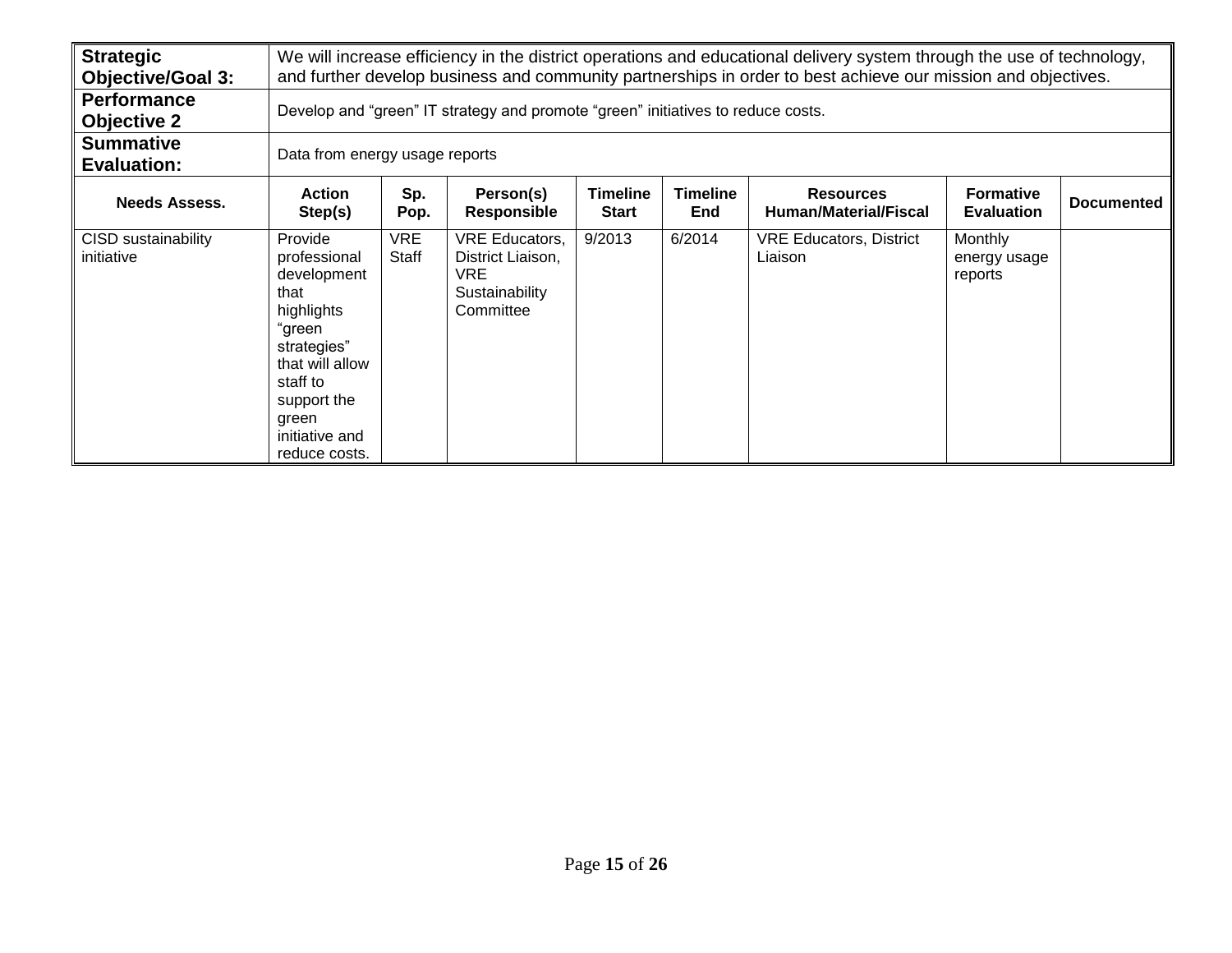## **CISD DISTRICT IMPROVEMENT PLAN 2013-2014 APPENDIX A: STATE AND FEDERAL MANDATES**

## **Bullying Prevention**

| <b>Strategies</b>                                                                                                                                                        | <b>Resources</b>         | <b>Staff Responsible</b>                             | <b>Evaluation</b>                                                         |
|--------------------------------------------------------------------------------------------------------------------------------------------------------------------------|--------------------------|------------------------------------------------------|---------------------------------------------------------------------------|
| All campuses will implement and support CISD<br>1.<br>anti-Bullying policies, guidelines and<br>procedures designed to reduce bullying. (Board<br>Policy FFI, FFF & FFH) | Campus<br><b>Budgets</b> | Campus Principals, and<br><b>Campus Counselors</b>   | <b>Discipline Reports</b>                                                 |
| 2. All Elementary Campuses will implement and<br>support RTime.                                                                                                          | Region 10                | Campus Principals, and<br><b>Campus Counselors</b>   | <b>RTime Session Dates, RTime Session</b><br>Agendas, and Lessons         |
| All Middle Schools will implement and support<br>3.<br>Negotiate.                                                                                                        | Region 10                | Campus Principals, and<br><b>Campus Counselors</b>   | <b>Negotiate Session Dates, Negotiate</b><br>Session Agendas, and Lessons |
| All school staff members will be trained in the<br>4.<br><b>CISD Bullying Reporting Protocol.</b>                                                                        | Campus<br><b>Budgets</b> | Campus Principals, and<br><b>Campus Counselors</b>   | <b>Discipline Reports</b>                                                 |
| 5. All 5 <sup>th</sup> Grade students will view Cyber Bullying<br>video from Yellow Dyno through Counseling<br>Guidance Program.                                         | Campus<br><b>Budgets</b> | <b>Campus Counselor</b>                              | <b>Discipline Reports</b>                                                 |
| Parent information sessions will be held to<br>6.<br>increase awareness and prevention measures<br>for bullying and cyber bullying.                                      | <b>Local Funds</b>       | <b>Assistant Superintendent</b><br>of Administration | Discipline Reports, and Agendas                                           |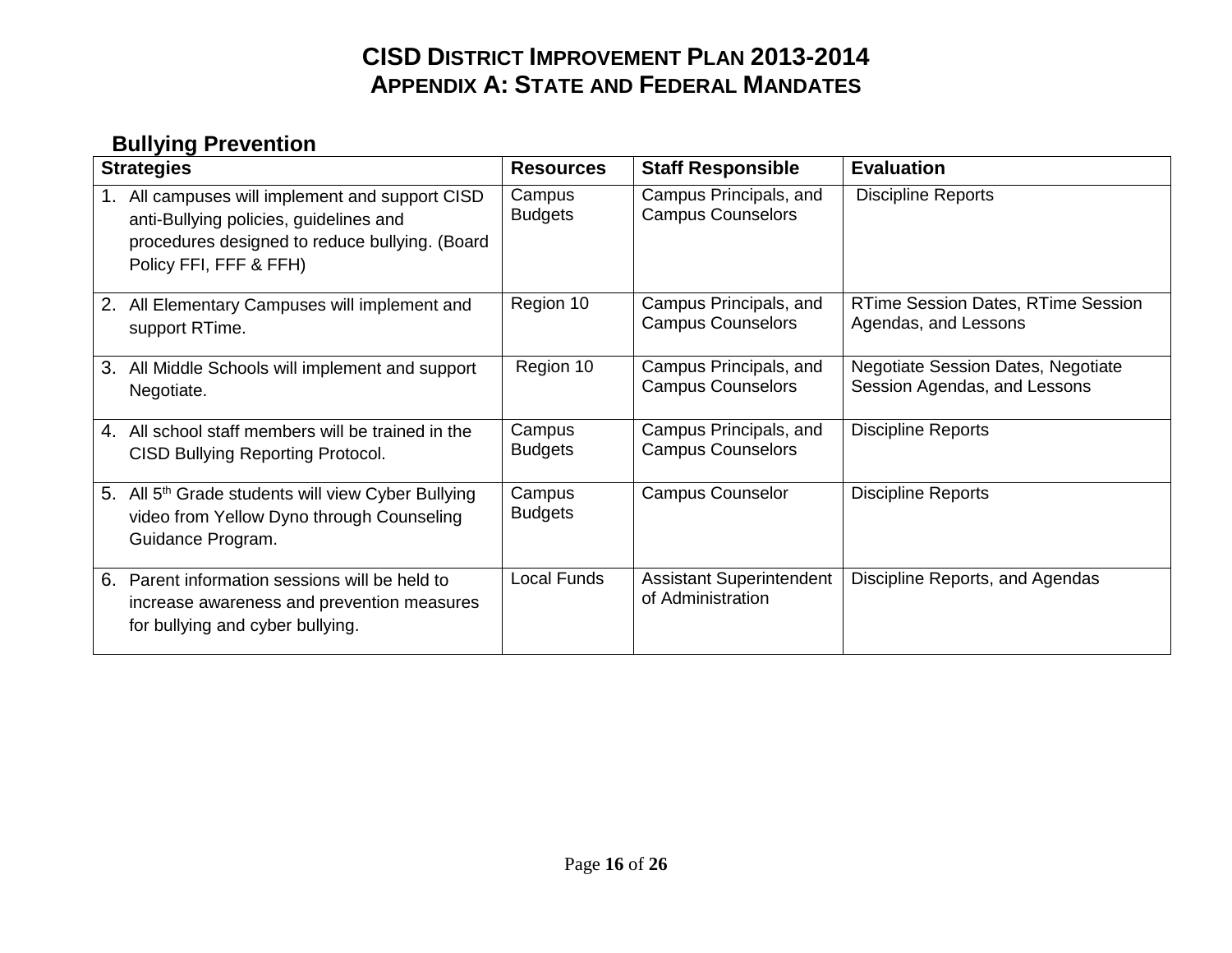#### **Child Abuse & Sexual Abuse Prevention**

| <b>Strategies</b>                                                                                                                                                    | <b>Resources</b> | <b>Staff Responsible</b>                                                       | <b>Evaluation</b>                                                               |
|----------------------------------------------------------------------------------------------------------------------------------------------------------------------|------------------|--------------------------------------------------------------------------------|---------------------------------------------------------------------------------|
| All campus counselors will be trained as<br>trainers of trainers in the Dallas Children's<br>Advocacy Center's training on Recognizing and<br>Reporting Child Abuse. | Region 10        | <b>Executive Director of</b><br>Leading, and Learning<br>and Campus Counselors | Training Sign-in Sheets, Training<br>Agendas, and Training Survey Reports       |
| 2.<br>All campus staff members will be trained in the<br>Dallas Children's Advocacy Center's protocol<br>on Recognizing and Reporting Child Abuse.                   | Region 10        | Executive Director of<br>Leading and Learning,<br>and Campus Counselors        | Training Sign-in Sheets, Training<br><b>Agendas and Training Survey Reports</b> |
| 3. All school staff members will follow the CISD<br>Child Abuse Reporting Protocol.                                                                                  | Region 10        | Executive Director of<br>Leading, and Learning<br>and Campus Counselors        | <b>Counselor Documentation</b>                                                  |

#### **Coordinated Health - SHAC Council**

| <b>Strategies</b>                                                                                                 | <b>Resources</b>                         | <b>Staff Responsible</b> | <b>Evaluation</b>                                    |
|-------------------------------------------------------------------------------------------------------------------|------------------------------------------|--------------------------|------------------------------------------------------|
| The SHAC Council will meet a minimum of 4<br>times per year.                                                      | <b>Student Services</b><br><b>Budget</b> | Co-Chairs                | Minutes, Agendas, Sign-in Sheets                     |
| The council will provide the CISD Board an<br>2.<br>annual report of their activities for the year.               | <b>Student Services</b><br><b>Budget</b> | Co-Chairs                | Board Agenda - Presentation by SHAC<br><b>Chairs</b> |
| The majority of the council membership will be<br>3.<br>parents and the co-chair will be a parent.                | <b>Student Services</b><br><b>Budget</b> | Co-Chairs                | Membership List                                      |
| The district expectation is that a representative<br>4.<br>from each campus will participate in the<br>committee. | <b>Student Services</b><br><b>Budget</b> | Co-Chairs                | Membership List                                      |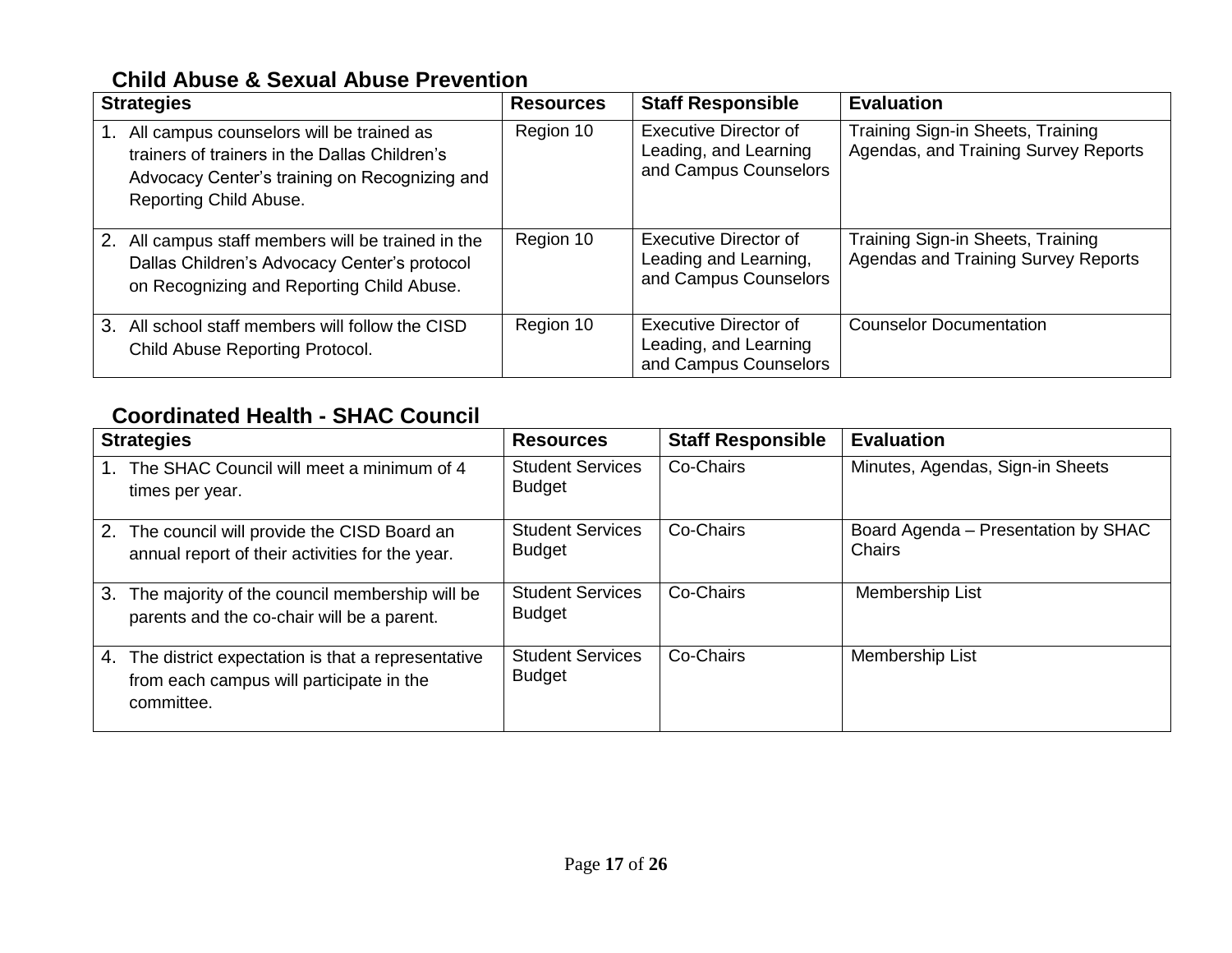## **Dating Violence Awareness**

| <b>Strategies</b>                                                                                                                                                           | <b>Resources</b>                                                                             | <b>Staff Responsible</b>                                                                                       | <b>Evaluation</b>                                           |
|-----------------------------------------------------------------------------------------------------------------------------------------------------------------------------|----------------------------------------------------------------------------------------------|----------------------------------------------------------------------------------------------------------------|-------------------------------------------------------------|
| Secondary Schools will provide on-going staff<br>1.<br>training on relationship abuse awareness,<br>detection and prevention.                                               | PEIMS data,<br>SRO <sub>s</sub><br>Counselors,<br>Parents, and<br>Campus<br>Administrators   | <b>Executive Director of</b><br>Leading and<br>Learning, Campus<br>Counselors, and<br>Campus<br>Administrators | Discipline Referrals, and Anecdotal<br><b>Campus Report</b> |
| High Schools will implement programs, such as<br>2.<br>the Be Project, to eliminate teen dating violence<br>and promote healthy relationships.                              | PEIMS data,<br>SRO <sub>s</sub> ,<br>Counselors,<br>Parents, and<br>Campus<br>Administrators | <b>Executive Director of</b><br>Leading and<br>Learning, Campus<br>Counselors, and<br>Campus<br>Administrators | Discipline Referrals, and Anecdotal<br><b>Campus Report</b> |
| Selected secondary courses will embed a unit<br>3.<br>of study designed to increase awareness of<br>teen dating violence and the warning signs of<br>abusive relationships. | PEIMS data,<br>SRO <sub>s</sub> ,<br>Counselors,<br>Parents, and<br>Campus<br>Administrators | <b>Executive Director of</b><br>Leading and<br>Learning, Campus<br>Counselors, and<br>Campus<br>Administrators | Discipline Referrals, and Anecdotal<br><b>Campus Report</b> |
| Elementary Counselors will conduct guidance<br>4.<br>lessons on conflict resolution to promote healthy<br>relationships.                                                    | PEIMS data,<br>SRO <sub>s</sub> ,<br>Counselors,<br>Parents, and<br>Campus<br>Administrators | <b>Executive Director of</b><br>Leading and<br>Learning, Campus<br>Counselors, and<br>Campus<br>Administrators | Discipline Referrals, and Anecdotal<br><b>Campus Report</b> |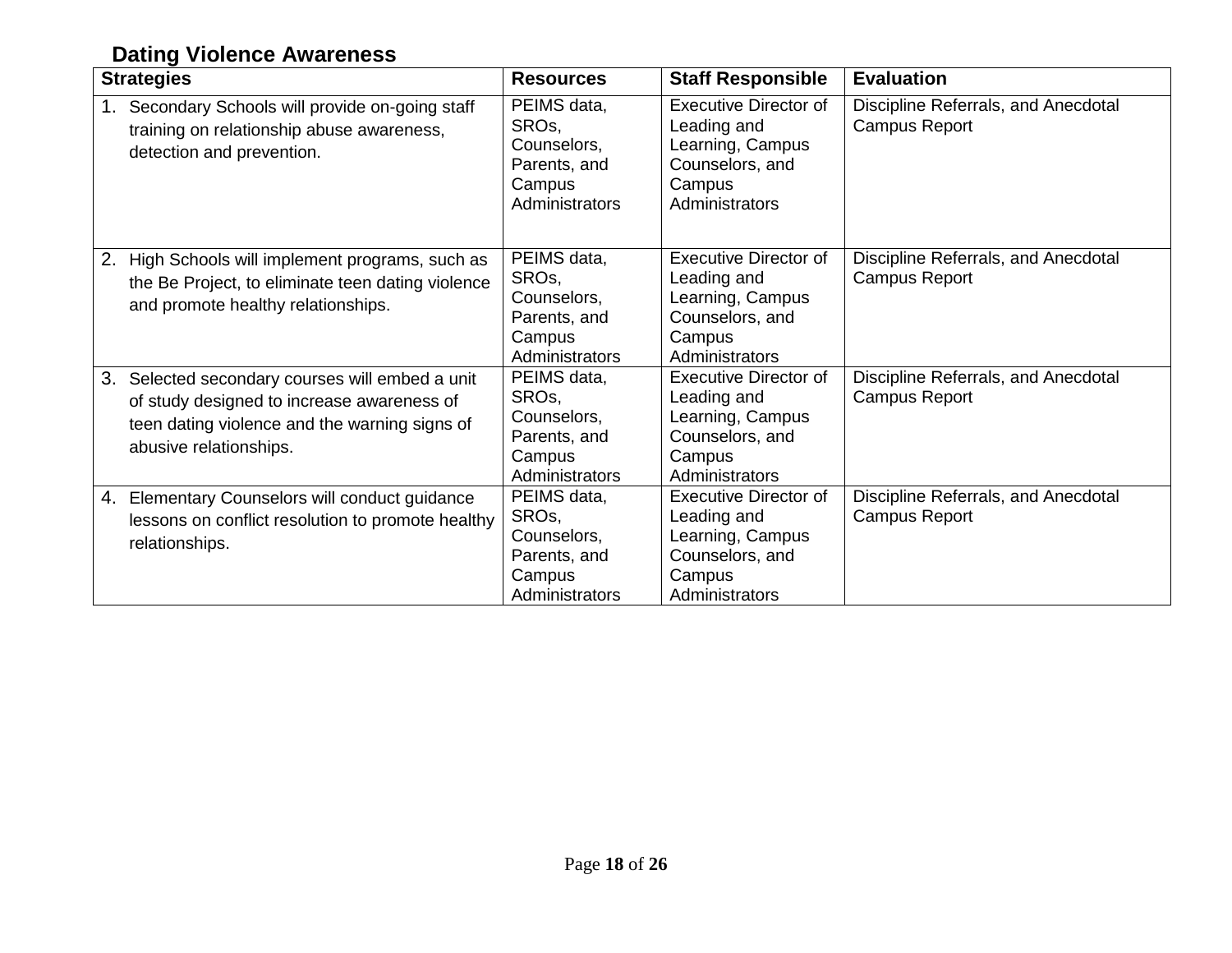### **Discipline Management – Safe Environments**

| <b>Strategies</b>                                                                                                                                                                               | <b>Resources</b>                                                                                                                                                       | <b>Staff Responsible</b>                                                                      | <b>Evaluation</b>                                                                                |
|-------------------------------------------------------------------------------------------------------------------------------------------------------------------------------------------------|------------------------------------------------------------------------------------------------------------------------------------------------------------------------|-----------------------------------------------------------------------------------------------|--------------------------------------------------------------------------------------------------|
| Review discipline data and disaggregate<br>the data to identify training needs and<br>issues related to the learning<br>environment.                                                            | Discipline Data                                                                                                                                                        | Assistant<br>Superintendent of<br>Administration                                              | <b>Discipline Report</b>                                                                         |
| Provide professional learning<br>2.<br>opportunities to support campus character<br>education initiatives (such as Great<br><b>Expectations and Positive Behavioral</b><br>Support Initiative). | Campus Discipline Reports,<br><b>Positive Behavior Support</b><br>Plan Template, Campus<br>Administrators, Specialist/<br>LSSP, Region 10, and<br><b>Federal Funds</b> | Campus<br>Administration, and<br><b>Executive Director of</b><br><b>Intervention Services</b> | <b>Eduphoria Records</b>                                                                         |
| Implement and provide advanced training<br>3.<br>on alternative options to In-School<br>Suspension.                                                                                             | Campus Administrators,<br>Region 10, Intervention<br>Specialist/LSSP, and<br><b>Federal Funds</b>                                                                      | Campus<br>Administration, and<br><b>Executive Director of</b><br><b>Intervention Services</b> | <b>Eduphoria Records</b>                                                                         |
| Maintain acceptable percentage related to<br>4.<br>state target of In-School Suspension (ISS)<br>placements and DAEP within all<br>subpopulations.                                              | Campus Discipline Reports,<br><b>Positive Behavior Support</b><br>Plan Template, Campus<br>Administrators, Specialist/<br>LSSP, Region 10, and<br><b>Federal Funds</b> | Assistant<br>Superintendent of<br>Administration                                              | <b>Discipline Report</b>                                                                         |
| 5. Students that are highly at risk of dropping<br>out of school will be recommended for<br>enrollment in Victory Place.                                                                        | <b>Compensatory Education</b><br><b>Funds</b>                                                                                                                          | <b>High School</b><br>Counselors, and<br><b>High School</b><br>Principals                     | Attendance Report, and Progress<br>Monitoring Data of Victory Place, and<br><b>Rtl Students.</b> |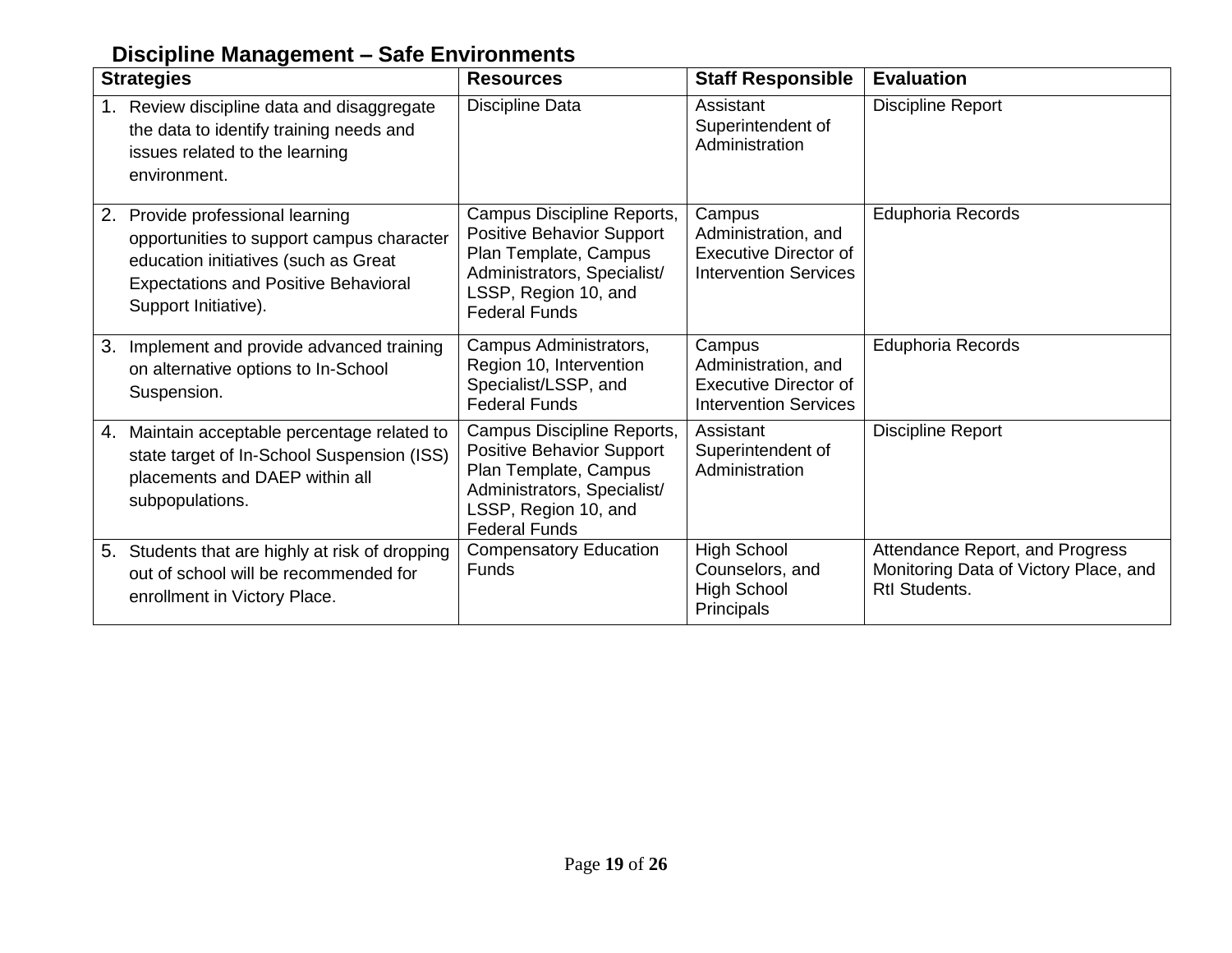## **Drug Prevention**

| <b>Strategies</b>                                                                                               | <b>Resources</b>                                                          | <b>Staff Responsible</b>                    | <b>Evaluation</b>                                            |
|-----------------------------------------------------------------------------------------------------------------|---------------------------------------------------------------------------|---------------------------------------------|--------------------------------------------------------------|
| Provide on-going staff training on drug and<br>1.<br>relationship abuse awareness, detection and<br>prevention. | PEIMS data, SROs,<br>Counselors, Parents,<br>and Campus<br>Administrators | Counselors, and<br>Campus<br>Administrators | Discipline Referrals, and Anecdotal<br><b>Campus Reports</b> |
| 2. Provide information regarding C.A.R.E to<br>students with drug abuse issues and their<br>parents.            | YMCA, Counselors,<br>and Campus<br>Administrators                         | Counselors, and<br>Campus<br>Administrators | Discipline Referrals, and Anecdotal<br><b>Campus Reports</b> |

## **Gifted and Talented Program**

|    | <b>Strategies</b>                                                                                                                                                                                             | <b>Resources</b>                        | <b>Staff Responsible</b>                                        | <b>Evaluation</b>                                                 |
|----|---------------------------------------------------------------------------------------------------------------------------------------------------------------------------------------------------------------|-----------------------------------------|-----------------------------------------------------------------|-------------------------------------------------------------------|
|    | Establish a gifted and talented<br>parent/community advisory committee to<br>support and assist in GT services planning and<br>improvements that emphasize key components<br>of the Texas State Plan.         | <b>GT Faculty</b>                       | Director of Advanced Academics                                  | <b>Committee Meeting</b><br>Dates, Agendas, and<br><b>Minutes</b> |
| 2. | Develop and implement an annual review<br>process to measure the effectiveness of GT<br>services.                                                                                                             | GT Faculty, and<br>Content<br>Directors | Director of Advanced Academics, and<br><b>Content Directors</b> | <b>Annual Report</b>                                              |
| 3. | Develop and annually update a written<br>comprehensive professional learning plan<br>designed to address the needs of GT learners<br>(including initial 30 hours of GT training and<br>annual 6 hour update). | GT Faculty, and<br>Local funds          | Director of Advanced Academics                                  | <b>Written Professional</b><br>Learning Plan                      |
| 4. | Develop a communication plan designed to<br>systematize internal and external<br>communication with all stakeholders.                                                                                         | GT Faculty, and<br>Local funds          | Director of Advanced Academics, and<br><b>Content Directors</b> | <b>Communication Plan</b>                                         |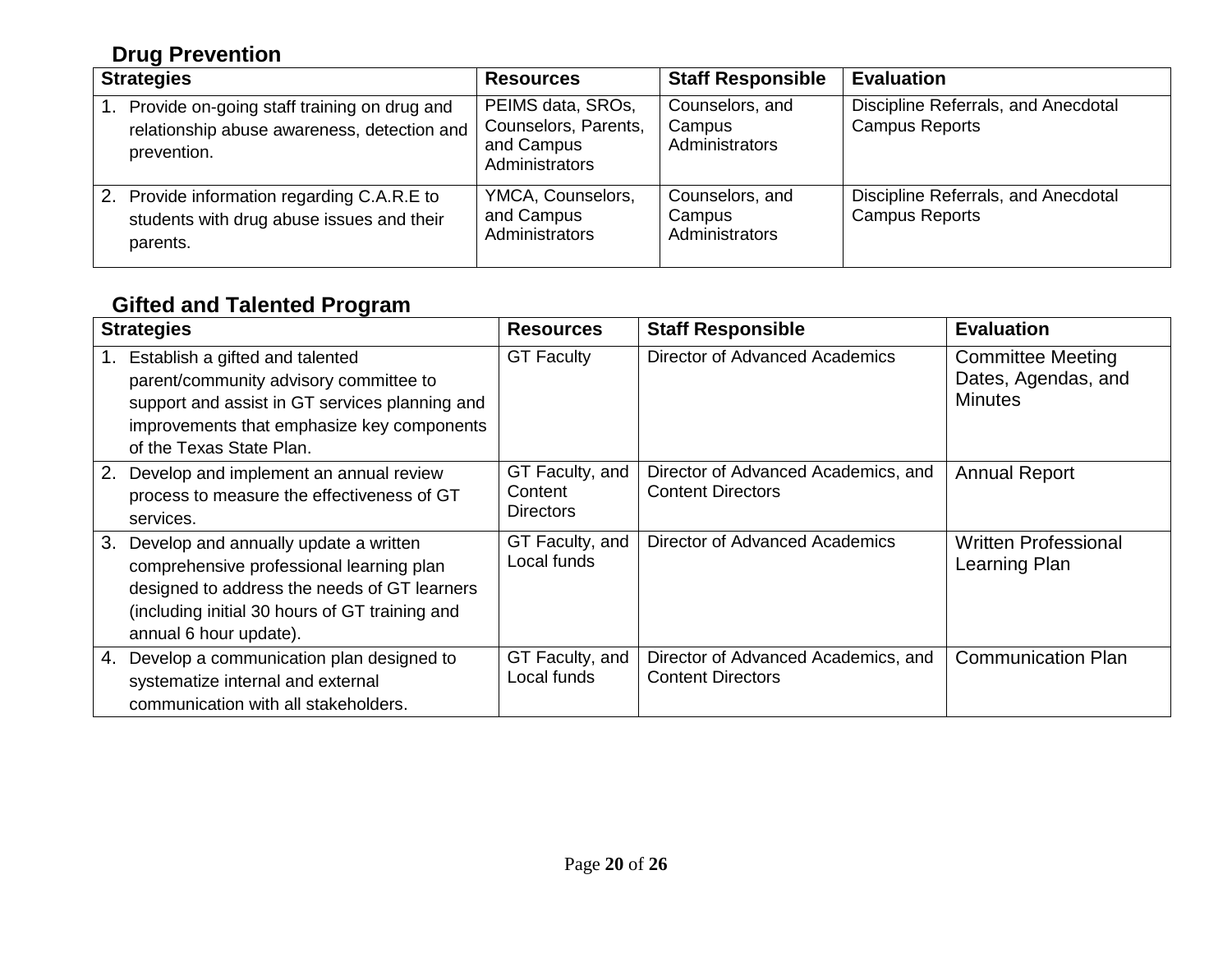#### **Highly Qualified Teachers and Paraprofessionals**

| <b>Strategies</b>                                                                                                                          | <b>Resources</b>                                                                           | <b>Staff Responsible</b>                                                                                           | <b>Evaluation</b>                                                                                              |
|--------------------------------------------------------------------------------------------------------------------------------------------|--------------------------------------------------------------------------------------------|--------------------------------------------------------------------------------------------------------------------|----------------------------------------------------------------------------------------------------------------|
| Provide testing information and guide teachers<br>1.<br>through the certification process as needed.                                       | <b>State Testing</b><br>Website, Testing<br><b>Schedule and Test</b><br><b>Prep Guides</b> | <b>Executive Director of</b><br>HR, and Certification<br>Manager                                                   | <b>Teacher Test Scores</b>                                                                                     |
| 2.<br>Mentor beginning educators to improve effective<br>teaching and performance while promoting personal<br>and professional well-being. | Title II funds, and<br>local funds                                                         | <b>Executive Director of</b><br>HR, Director of<br>Professional Learning,<br>and Director of School<br>Improvement | Teacher Retention Rate, Teacher<br>Exit Interviews, and Beginning<br><b>Teacher and Mentor Journals</b>        |
| 3.<br>Utilize instructional exemplars to reflect on identified<br>aspects of effective instruction including Future-<br>Ready skills.      | Title II funds, and<br>local funds                                                         | <b>Executive Director of</b><br>HR, Director of<br>Professional Learning,<br>and Communications<br>Department      | <b>Teacher Retention Rate, Teacher</b><br>Exit Interviews, and Beginning<br><b>Teacher and Mentor Journals</b> |
| 4.<br>Utilize instructional exemplars to calibrate<br>classroom walkthrough documentation.                                                 | Title II funds, and<br>local funds                                                         | <b>Executive Director of</b><br>HR, and Director of<br><b>Professional Learning</b>                                | <b>Teacher Retention Rate, Teacher</b><br>Exit Interviews, and Beginning<br><b>Teacher and Mentor Journals</b> |

#### **Post-Secondary Preparedness: Admissions & Financial Aid Information**

| <b>Strategies</b>                                                                                                                               | <b>Resources</b>                      | <b>Staff Responsible</b>                   | <b>Evaluation</b>                                         |
|-------------------------------------------------------------------------------------------------------------------------------------------------|---------------------------------------|--------------------------------------------|-----------------------------------------------------------|
| Campuses will provide college and post high school<br>information to all students.                                                              | <b>High School</b><br><b>Budgets</b>  | <b>High School Counselors</b>              | Graduation Plans, and Post-<br>Secondary Acceptance Data  |
| 2.<br>Students will complete the financial aid process.                                                                                         | <b>High School</b><br><b>Budgets</b>  | <b>High School Counselors</b>              | <b>Student PELL Application</b><br><b>Completion Data</b> |
| 3. All 6 - 12 grade students will be assigned a Naviance<br>Account for the purpose of researching college and<br>career options and interests. | Secondary<br>School<br><b>Budgets</b> | Secondary Counselors,<br>and CTE Educators | <b>User Account Report</b>                                |
| 4. Counseling and career guidance will be available to help<br>students with certification and technical opportunities.                         | Secondary<br>School<br><b>Budgets</b> | <b>Secondary Counselors</b>                | <b>Career Pathway Graduation</b><br><b>Plans</b>          |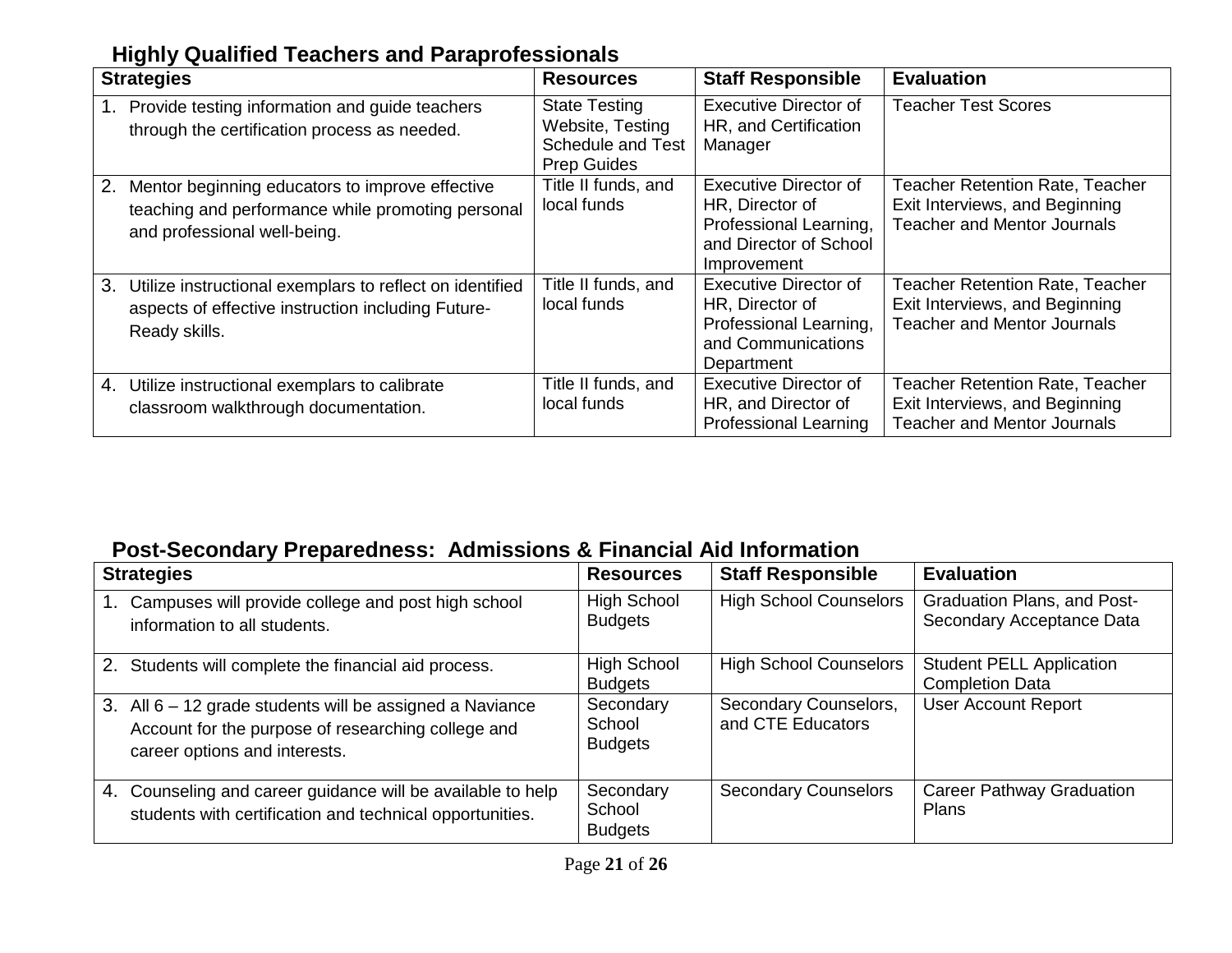| <b>Strategies</b>                                                                                                                                       | <b>Resources</b>                                                | <b>Staff Responsible</b>                                          | <b>Evaluation</b>                                                                                                      |
|---------------------------------------------------------------------------------------------------------------------------------------------------------|-----------------------------------------------------------------|-------------------------------------------------------------------|------------------------------------------------------------------------------------------------------------------------|
| 5. Parent meetings will be scheduled to provide post-<br>secondary awareness and financial assistance.                                                  | <b>High School</b><br><b>Budgets</b>                            | <b>High School Principal</b>                                      | Participant Data, and<br><b>Participant Surveys</b>                                                                    |
| College and Career Night will be scheduled to offer<br>6.<br>opportunities for students and parents to visit with college<br>recruiters and businesses. | <b>High School</b><br><b>Budgets</b>                            | <b>High School Counselors</b>                                     | Participant Data, and<br><b>Participant Surveys</b>                                                                    |
| 7. College Recruiters will be given a venue to meet with<br>students throughout the school year.                                                        | <b>High School</b><br><b>Budgets</b>                            | <b>High School Counselors</b>                                     | <b>Schedule of Recruiter Visits</b>                                                                                    |
| 8. AP and Pre-AP courses will be open-enrollment.                                                                                                       | Campus<br><b>Budgets</b>                                        | Counselors                                                        | <b>Number of Students</b><br>Completing AP Course, and<br>Number of Students Passing<br>AP Exams                       |
| Dual and Concurrent credit will be available to all eligible<br>9.<br>students.                                                                         | <b>High School</b><br><b>Budgets</b>                            | Counselors                                                        | Number of Students Enrolled in<br>Dual Credit Courses, and<br>Number of Students Passing<br><b>Dual Credit Courses</b> |
| 10. Increase student and teacher awareness of college and<br>career readiness/post-secondary education in order to<br>best serve all students.          | Campus<br><b>Budgets</b>                                        | Campus<br>Administrators                                          | Student Surveys, and Four<br><b>Year Plans</b>                                                                         |
| 12. Create a culture of college and redefine post-secondary<br>education in order to best serve all students.                                           | Campus<br><b>Budgets</b>                                        | <b>Campus Administrators</b>                                      | Student Surveys, and<br><b>Graduation Tracker Data</b>                                                                 |
| 13. Align college readiness assessments and design<br>intervention framework to ensure college readiness for all.                                       | Advanced<br>Academic<br>Budget, and<br>Campus<br><b>Budgets</b> | Curriculum Directors,<br>Campus Administrators,<br>and Educators. | Student Surveys, and<br><b>Graduation Tracker Data</b>                                                                 |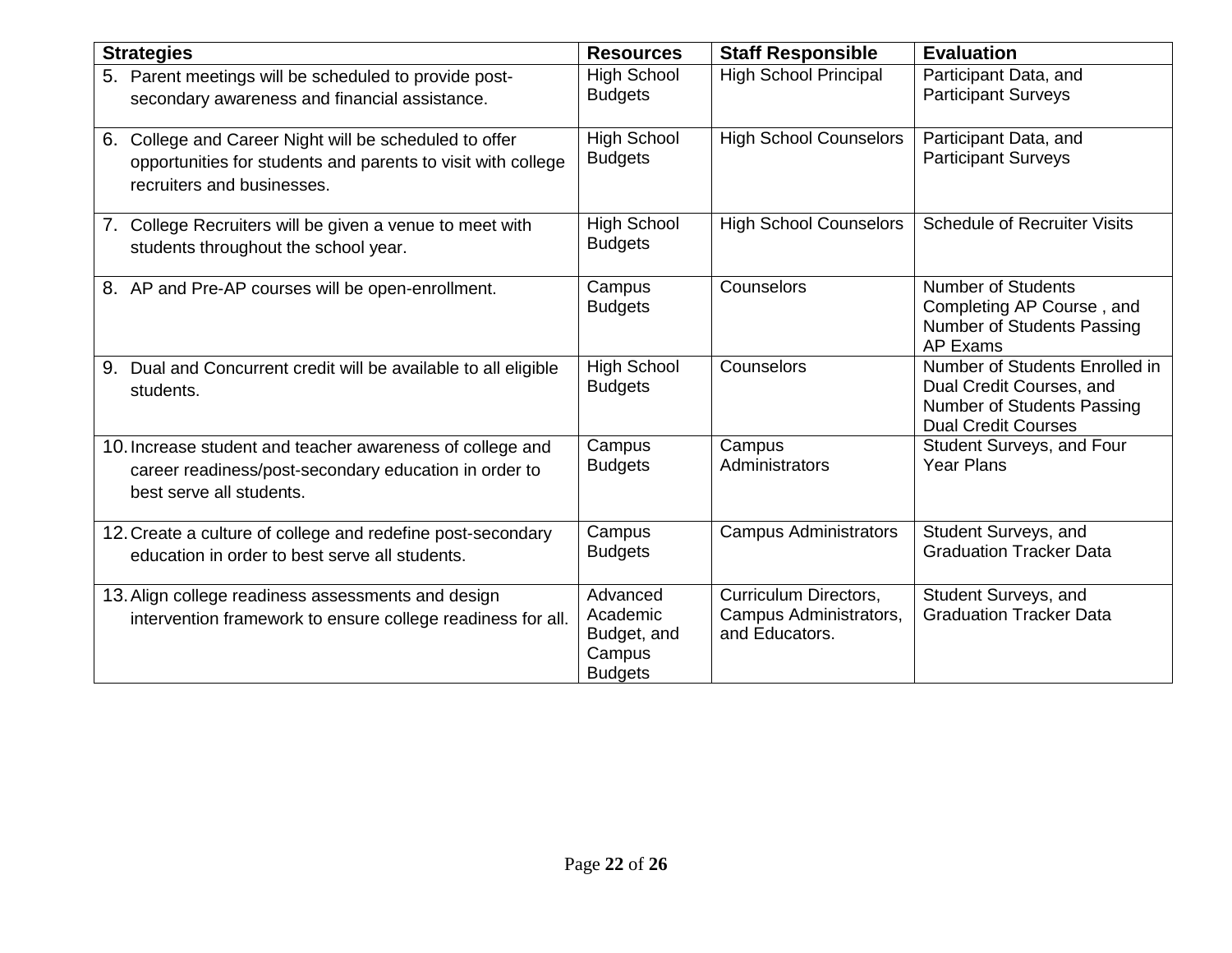#### **Suicide Prevention**

| <b>Strategies</b>                             | <b>Resources</b> | <b>Staff Responsible</b> | <b>Evaluation</b>                                 |
|-----------------------------------------------|------------------|--------------------------|---------------------------------------------------|
| All staff members will be trained in the CISD | Campus Budgets   | Campus Principal,        | Training Sign-in Sheets, Training                 |
| Suicide Prevention Protocol.                  |                  | and Counselors           | <sup>1</sup> Agendas, and Training Survey Reports |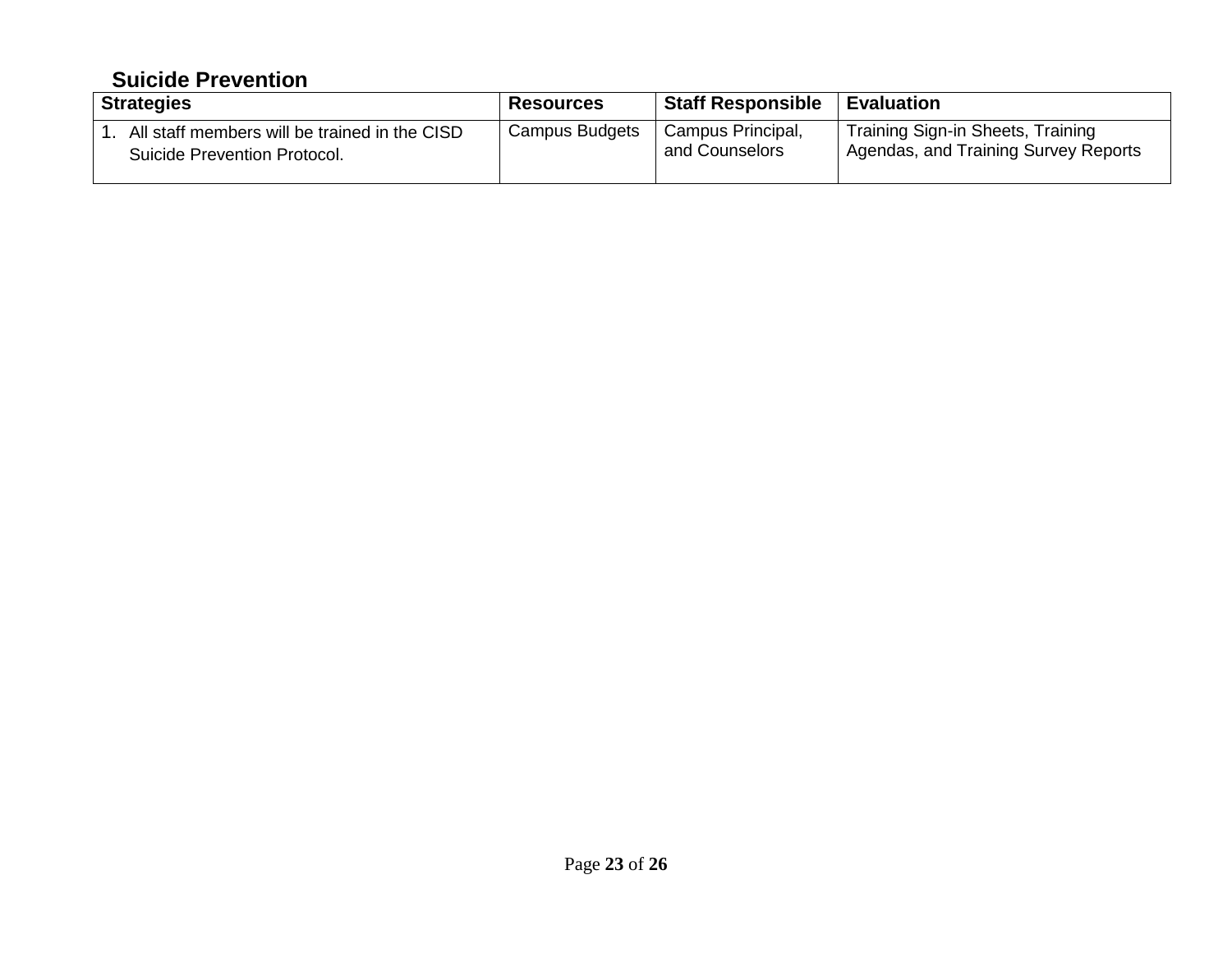## **CISD DISTRICT IMPROVEMENT PLAN 2013-2014 APPENDIX B: CORE CONTENT INITIATIVES**

#### **English Language Arts & Reading**

| <b>Strategies</b>                                    | <b>Resources</b>                                          | <b>Staff Responsible</b>             | <b>Evaluation</b>                                                       |
|------------------------------------------------------|-----------------------------------------------------------|--------------------------------------|-------------------------------------------------------------------------|
| 1. Build learner capacity for expository<br>writing. | Write From the Beginning<br>Training, and STAAR/EOC Data, | Director of Language<br>and Literacy | AEIS Data, Writing Conference Data,<br>and Writing Scoring Session Data |
| 2. Align a balanced literacy program K-<br>12.       | <b>Research-Based Best Practices</b>                      | Director of Language<br>and Literacy | <b>Program Evaluation Report</b>                                        |
| 3. Write K-8 Literacy Curriculum.                    | Learning Framework, Visioning<br>Document, and TEKS       | Director of Language<br>and Literacy | <b>Articulated Curriculum</b>                                           |
| 4. Input K-12 Curriculum in Eduphoria.               | Eduphoria, and Curriculum                                 | Director of Language<br>and Literacy | <b>Eduphoria Reports</b>                                                |

#### **Math**

| <b>Strategies</b>                                                                                                                         | <b>Resources</b>                                                                                                                                        | <b>Staff</b>                      | <b>Evaluation</b>                                                       |
|-------------------------------------------------------------------------------------------------------------------------------------------|---------------------------------------------------------------------------------------------------------------------------------------------------------|-----------------------------------|-------------------------------------------------------------------------|
|                                                                                                                                           |                                                                                                                                                         | <b>Responsible</b>                |                                                                         |
| <b>Transition to New State Math TEKS.</b>                                                                                                 | State TEKS, and Campus Instructional Math<br>Leads                                                                                                      | Director of<br><b>Mathematics</b> | <b>Articulated Courses Aligned</b><br>to TEKS.                          |
| 2.<br>Improve instructional practices<br>through effective evidence-based<br>instruction.                                                 | Visioning Document, CISD Learning<br>Framework, 8 Mathematical Practices,<br>Instructional Leadership Team, and<br><b>Research-Based Best Practices</b> | Director of<br><b>Mathematics</b> | Classroom Walkthrough<br>Data, and Learning Design<br>Units             |
| 3. Continue Curriculum writing in<br>elementary and high schools, while<br>beginning the curriculum writing<br>process in middle schools. | Visioning Document, CISD Learning<br>Framework, 8 Mathematical Practices,<br>Instructional Leadership Team, and<br><b>Research-Based Best Practices</b> | Director of<br><b>Mathematics</b> | <b>Vertically Articulated</b><br>Curriculum                             |
| 4. Redesign teacher cadres to create<br>district exemplars.                                                                               | Visioning Document, CISD Learning<br>Framework, 8 Mathematical Practices,<br>Instructional Leadership Team, and<br><b>Research-Based Best Practices</b> | Director of<br><b>Mathematics</b> | Reflective Journals, Learner<br>Products, and Learner<br><b>Surveys</b> |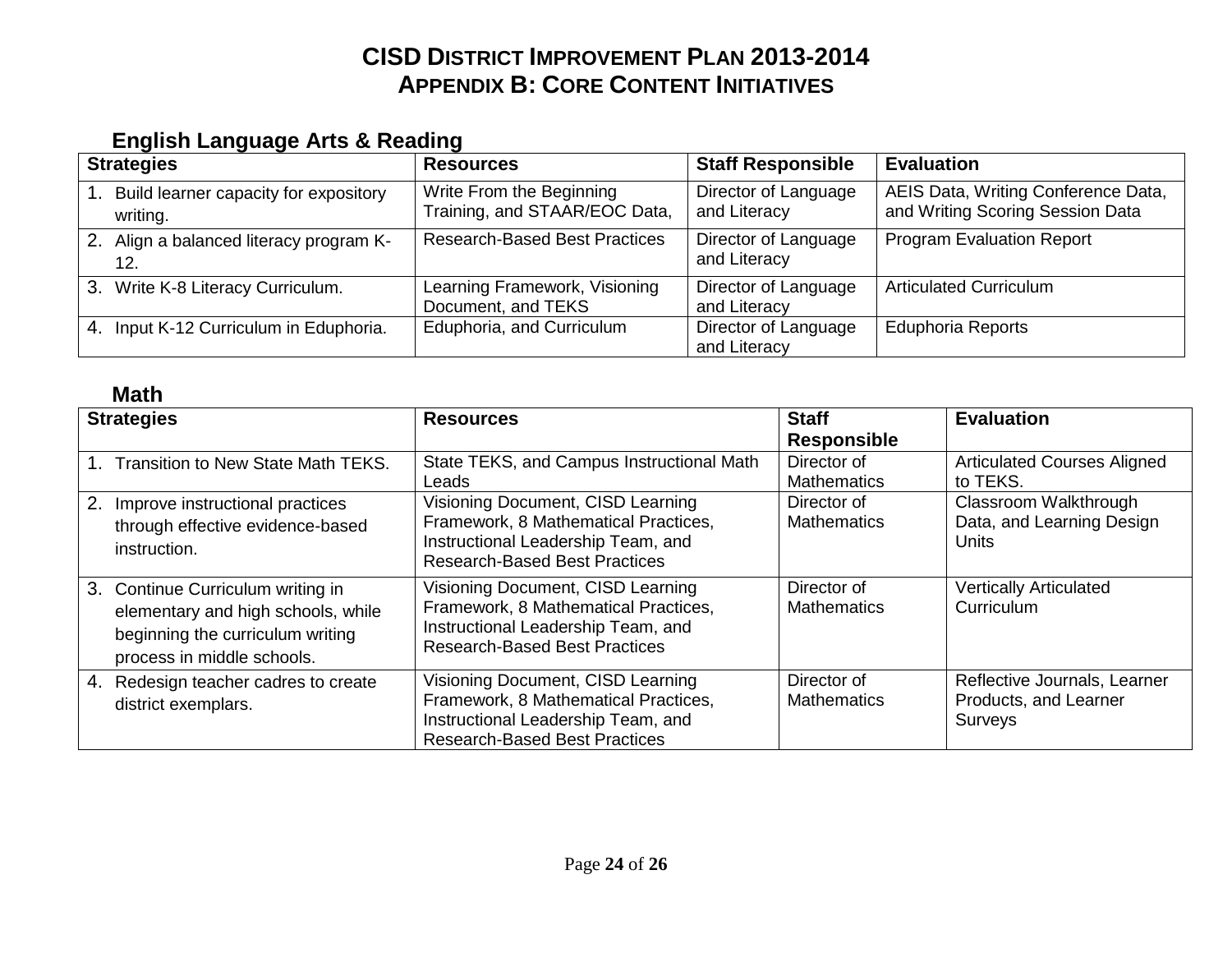### **Science**

| <b>Strategies</b>                                                                                                                                                                                                                              | <b>Resources</b>                                                                                                                     | <b>Staff Responsible</b>   | <b>Evaluation</b>                                                                                   |
|------------------------------------------------------------------------------------------------------------------------------------------------------------------------------------------------------------------------------------------------|--------------------------------------------------------------------------------------------------------------------------------------|----------------------------|-----------------------------------------------------------------------------------------------------|
| Continue to support inquiry-based<br>instruction K-12.                                                                                                                                                                                         | Foss Kits, STC Kits, and Inquiry-<br><b>Based Instruction Training</b>                                                               | Director of Science        | Classroom Walkthrough data,<br>and Learning Design Units                                            |
| 2.<br>Improve scientific best practices in K-12:<br>Planning and Carrying Out Investigations;<br>Analyzing and Interpreting Data;<br>Asking Questions and Defining Problems;<br>and<br>Obtaining, Evaluating and Communicating<br>Information. | Professional Learning Communities,<br>Professional Learning, 2012-2013<br>Cadre Recommendations, and<br>classroom walkthrough rubric | Director of Science        | Eduphoria Records,<br>Classroom Walkthrough data,<br>Learner Products, and<br>Learning Design Units |
| 3.<br>Expand use of digital content resources K-<br>12.                                                                                                                                                                                        | <b>Instructional Materials Resource</b><br>Committee, and iTunesU                                                                    | <b>Director of Science</b> | <b>Instructional Materials</b><br><b>Allotment Request Forms</b>                                    |
| Embed information about STEM careers in<br>4.<br>K-12 classrooms.                                                                                                                                                                              | Sally Ride Training (K-1 and 6-8),<br>and Follow-up Support for Grades 2-                                                            | Director of Science        | Classroom Walkthrough data,<br>and Learning Design Units                                            |
| 5.<br>Expand opportunities for global<br>collaboration.                                                                                                                                                                                        | World Moon Project, Google Earth,<br>E-PALS, and Skype                                                                               | Director of Science        | Local Assessments,<br>Classroom Walkthrough data,<br>and Learning Design Units                      |

### **Social Studies**

| <b>Strategies</b>                                                                                              | <b>Resources</b>                                                  | <b>Staff Responsible</b>                 | <b>Evaluation</b>                                                              |
|----------------------------------------------------------------------------------------------------------------|-------------------------------------------------------------------|------------------------------------------|--------------------------------------------------------------------------------|
| Create a constructivist conversation<br>regarding Social Studies and the role of<br>inquiry-based instruction. | Inquiry-Based Training                                            | <b>Director of School</b><br>Improvement | Eduphoria Records, Classroom<br>Walkthrough data, and Learning<br>Design Units |
| 2. Expand the use of virtual learning design<br>$K-12$ .                                                       | <b>Virtual Learning Training</b>                                  | <b>Director of School</b><br>Improvement | Classroom Walkthrough data, and<br>Learning Design Units                       |
| 3. Expand the use of digital content<br>resources K-12.                                                        | <b>Instructional Materials Resource</b><br>Committee, and iTunesU | Director of School<br>Improvement        | Classroom Walkthrough data, and<br>Learning Design Units                       |
| 4. Create a constructivist dialogue<br>regarding high yield best practices.                                    | John Hattie's Research                                            | Director of School<br>Improvement        | Eduphoria Records, Classroom<br>Walkthrough data, and Learning<br>Design Units |